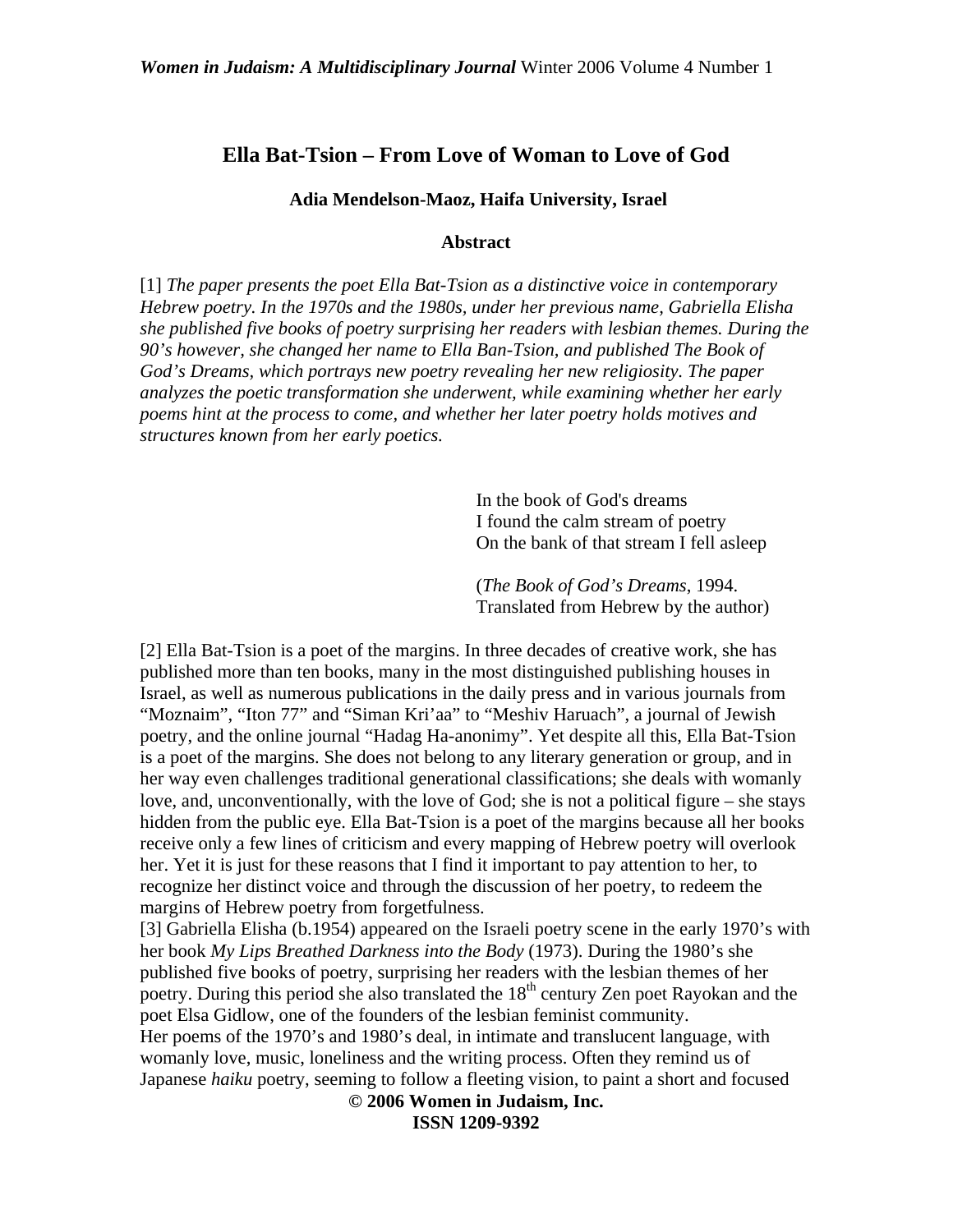picture describe an entire world in few words. Her longer poems usually address another person – usually her lover – present a dialogue, describe a memory, or draw a picture of an intimate moment. Although many of her poems invoke sadness, they do not express protest but acceptance. This is also true in her lesbian poems: the sexual relationships, described with tenderness and sensitivity, create a picture of intimate and personal love. [4] In the early 1990's Gabriella Elisha changes her name to Ella Bat-Tsion, and in 1994 publishes *The Book of God's Dreams*. From this point on, Ella Bat-Tsion portrays different poetry: her loneliness mutates in to a will to merge with the Transcendent, and womanly love changes to intimate (non-sexual) relations with God. Her addressee is God, who gives her a new purpose but demands she turn her back on who she was before. Her poetic language is infused with a new vocabulary, religious and kabalistic in nature; the gentleness gives way to an intensive, sometimes violent, process of effacing a previous identity and assuming a new one which will lead, eventually, to peace and tranquility. [5] Ella Bat-Tsion publishes four volumes of poetry after 1994, *Half-Love Half-Hate*(1996), *Sub-Language or Water, Mother, Psyche* (1996) *The Book of Ella Bat-Tsion*  (1997), (a collection of her previously published poetry), and in 2000 she publishes her latest book, *After*. Her later books invoke the image of God, but lack their predecessors' powerful fervor; they present a retrospective overview of the process undergone by the poet, and recognition of the fact that the transcendent search is not yet over. [6] In this paper I wish to present the poet Ella Bat-Tsion as a distinctive voice in Hebrew poetry from the 1970's onwards. Through a discussion of her poems I will analyze the poetic transformation she underwent, from Gabriella Elisha to Ella Bat-Tsion, while examining whether her early poems hint at the process to come, and whether her later poetry holds motives and structures known from her early poetics.

[7] My rebellion started Between 8:30 and 10:00 By padding the floor with absorbed cotton wool By cleansing the face which carries me

My step has begun before that The mirror cracked and my figure bisected In the school library I found The "God's Book of Memories"

(Excerpt of "My Rebellion Started", in *Half-Love Half-Hate*, 1996 Translated by the author)

[8] In the first two stanzas of the poem "My Rebellion Started", the poet describes, in retrospect, a change she had undergone. The first word, "rebellion", is joined by the precise statement of the time, "Between 8:30 and 10:30", giving a sense of the occurrence of a sudden event. The padding of the floor invokes a preparation for a great fall, which is preceded by a process of cleansing. The word-choice "cotton wool", "cleansing", and "face", paint a scene which can take place in the bathroom before going to bed. The speaker cleans her face with cotton wool, removing the filth which had covered it during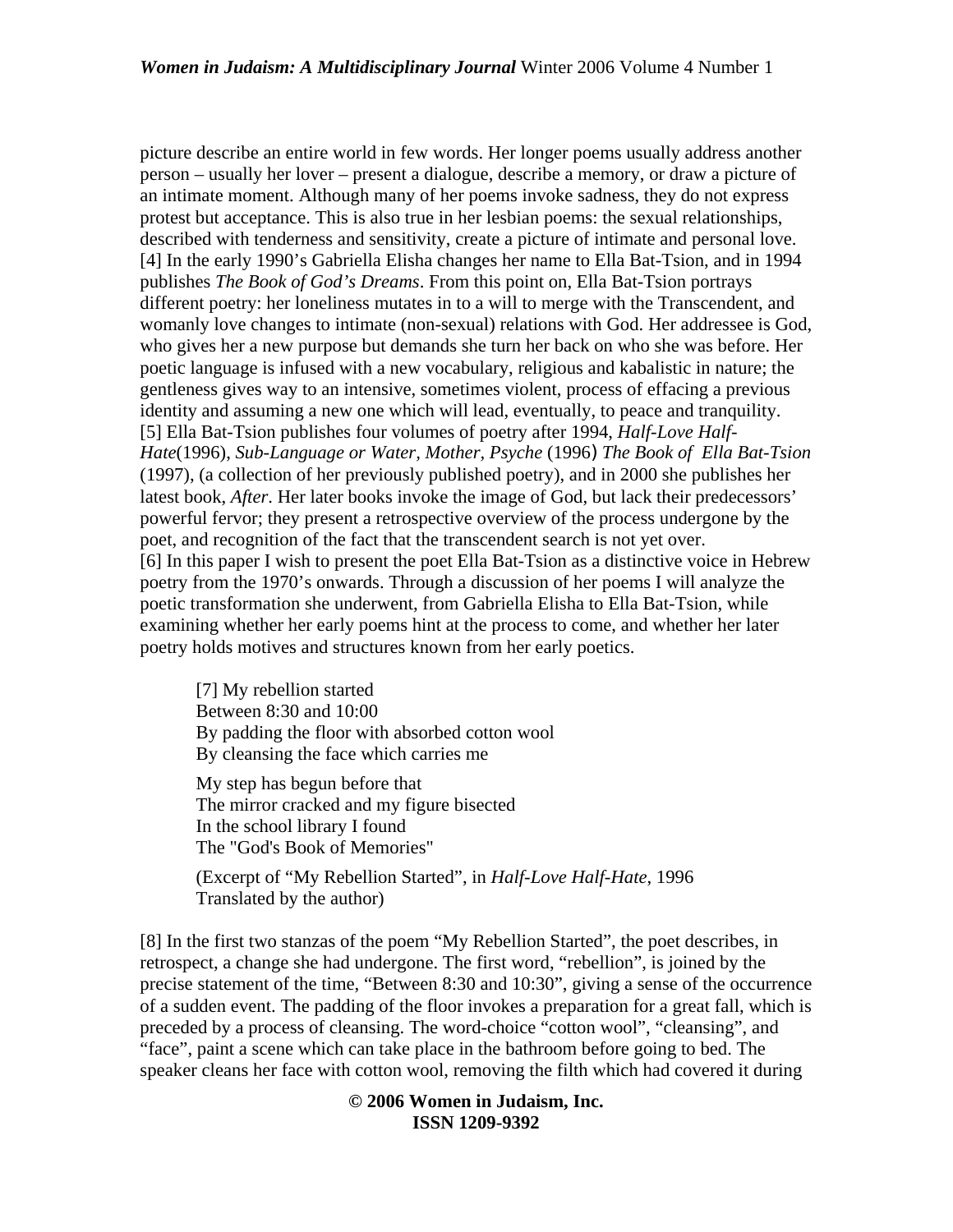the day. This stanza forms an ambiguous relationship between the face of the character and her inner being. While the image of the face-cleansing might seem analogous to the process which the speaker is about to begin, the use of the formulation "the face which carries me" (instead of "my face"), creates disconnection between the face and the "me", between the shape of the vehicle and what goes on underneath it.

[9] In the second stanza the movement towards change – the turning to "God's Book of Memories" – leads back to the image of the bathroom. Here too, the character's gaze into the mirror, and the face reflected there, express the inner process she experiences. The reversal is transferred from the speaker to the cracked mirror.

[10] The description of the "rebellion" in these two stanzas denotes a sudden change, which may hint at the biography of the poet: before 8:30 Gabriella Elisha stood in front of the mirror, and after the rebellion it is Ella Bat-Tsion who faces it, choosing God's Book. Indeed, the poet's change of name from Gabriella Elisha to Ella Bat-Tsion, and the publication of her book *The Book of God's Dreams*, which is devoted solely to the experience of faith and devoutness, create an illusion of "rebellion", as if we are faced with two poets who differ from one another in their poetic and thematic concerns (one writes in the 1970's and 1980's about womanly love, while the other writes in the 1990's about God.) But I would like to offer a re-examination of Ella Bat-Tsion's poetry, and suggest a different key to understanding her poetry, one which replaces the model of a split (a sudden change) with a model of evolution. In this paper I would like to divide her poetry into four sections, which trace a process:

[11] The first section, **Love and Music**, deals with the writing of Gabriella Elisha in the first four volumes, up to the volume *Another Music* from 1983. The second section portrays **The Search** in the volumes *Texts and Mini-Texts* from 1985 and *Inspiration* from 1987. The third section – **Devoutness**, presents *The Book of God's Dreams* from 1994, and finally the fourth section – **Recognition** – characterizes her later books of poetry.

# **1. Love and Music**

- [12] Dolls go crazy On a chair In the nude Hair within hair Of animal Stage Setting for a dream Stage Setting
- Of animals In the hair In the nude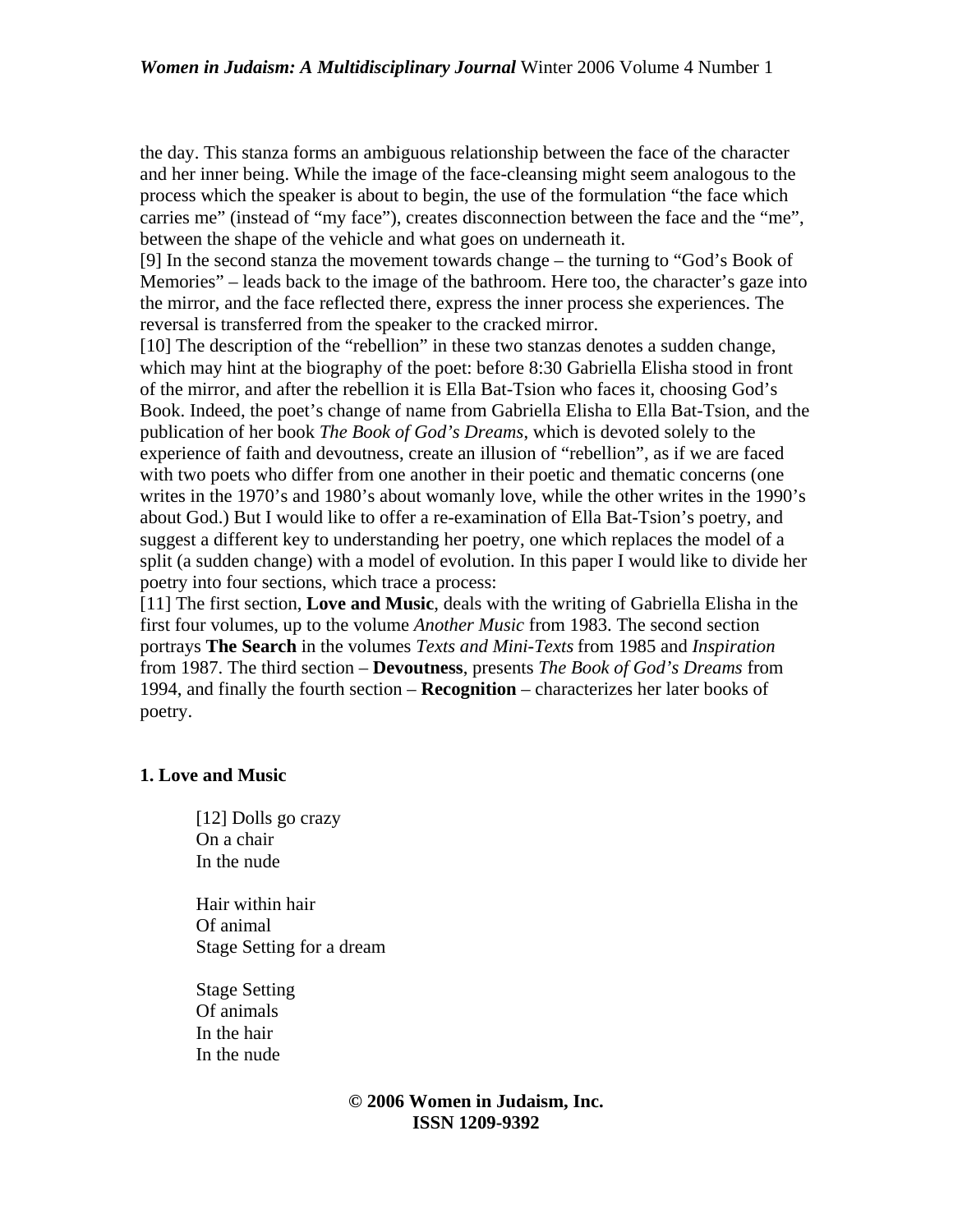On a chair Dolls go crazy

(*Verbal Respiration*, 1980 Translated by Ofer Shorr)

[13] This poem describes an erotic moment of sexual play, where two women frolic naked on a chair. The poet chooses to substitute the women with dolls and even with animals, and uses the words "go crazy" to emphasize the physical experience, the play of flesh, and also to distance the (mental and emotional) human element from a scene characterized by total submission to physical pleasure. The poem has powerful sound patterns which stress the physical, especially emphasizing the guttural letters. The text consists of very sort lines, repetition and word-play. Ostensibly the poem is written in a free style, but it is actually constructed as a mirror-like structure, where the first word is also the last word, the second word is also the second-to-last word. The only word in the poem which is not repeated is "dream".

[14] One cannot talk about the poem "Dolls Go Crazy" without referring back to Dahlia Ravikovitch's well-known poem, "A Clockwork Doll", and understanding the transformation of this figure in Gabriella Elisha's writing:

That night, I was a clockwork doll and I whirled around, this way and that, and I fell on my face and shattered to bits and they tried to fix me with all their skill.

Then I was a proper doll once again and I did what they told me, poised and polite. But I was a doll of a different sort, an injured twig that dangles from a stem.

And then I went to dance at the ball, but they left me alone with the dogs and cats though my steps were measured and rhythmical.

And I had blue eyes and golden hair and a dress all the colors of garden flowers, and a trimming of cherries on my straw hat. ("A Clockwork Doll", translated by Chana Bloch and Ariel Bloch)

Ravikovitch's poem, published in her first collection, "The Love of an Orange" in 1959, when she was only twenty three years old, is etched in the critical discourse as a classic poem about the feminine condition. In the poem, the doll undergoes a transformation from a plaything for young girls to a representation of the woman as an adolescent and later as an adult, who is herself objectified – she is required to act in a certain way and is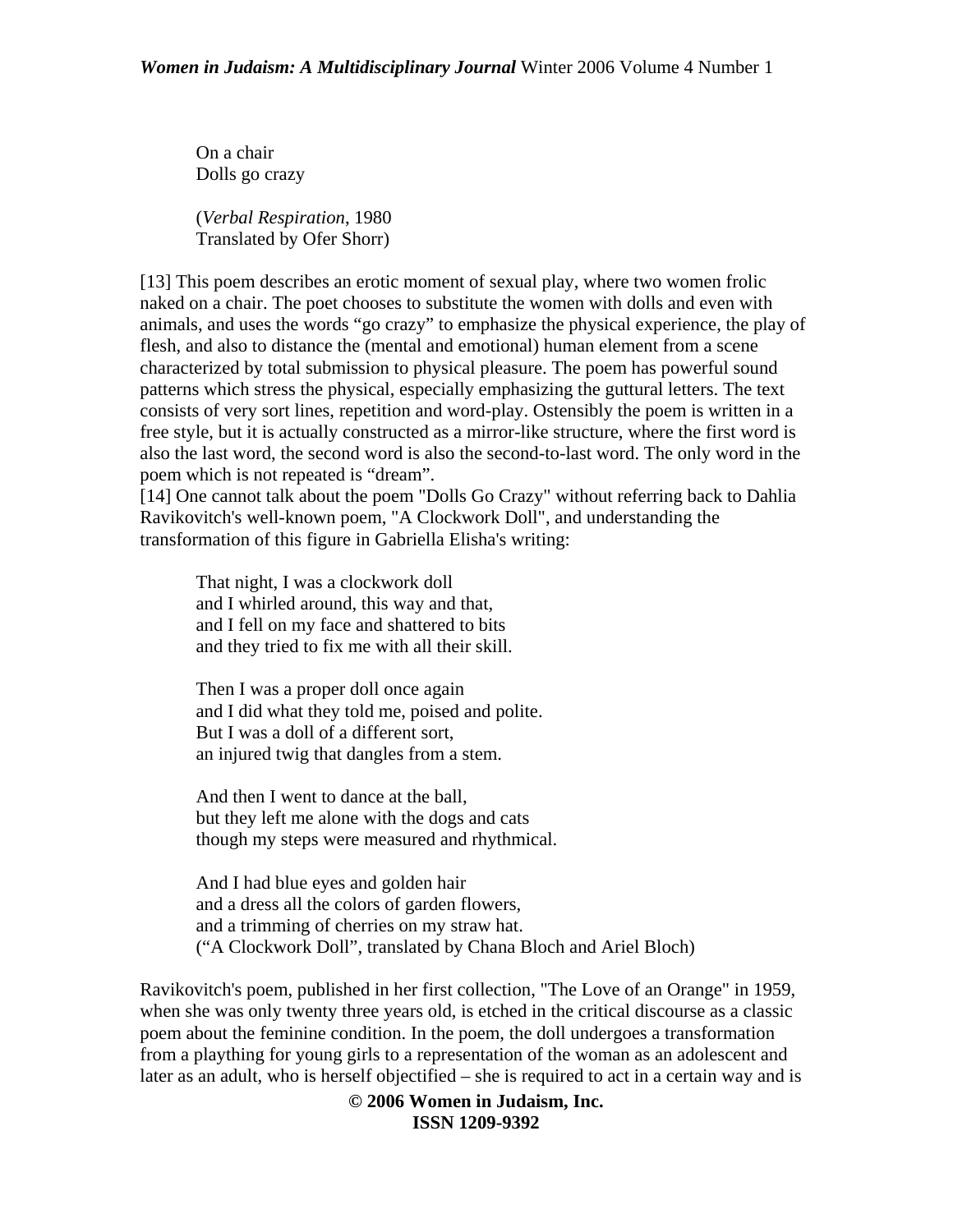controlled, as if with strings, by other forces in her life. Like a damaged toy, the doll is broken and inadequately mended. She remains damaged and obedient, and experiences loneliness and humiliation: instead of participating in the ball, she is ostracized from human company. The poem ends with the description of the doll's outer beauty, which contrasts with her inner crisis – her performance is supposed to display normativity in correlation with the sonnet-structure of the poem; the wound supposed to be hidden and repressed, almost illegitimate.

[15] Elisha's poem, written in 1980 when she was 26, also uses a doll as a representation of a woman, but fundamentally subverts the way in which the woman is portrayed. On the one hand, the choice of a doll figure turns the woman into an object, and in this poem the dolls are obviously sexual objects – they are characterized as naked and playing sexual games. On the other hand, the doll is multiplied – the poem describes the play of two or more dolls. And herein lies the fundamental difference between the texts: in Elisha's game, the dolls do not need some outside force to "operate" them, there is no hint of any interference in the dolls' world, there is no sign of the "others" who manipulated Ravikovitch's doll, who tried to mend her shattered pieces, who left her with cats and dogs. The pairing of the dolls allows total freedom, the opposite of proper, normative behavior. They go mad together, and the only addition they make to their erotic dream is the chair, which can be either a household or theatrical object. The mirror-like structure of the poem heightens the aspects I have discussed: the inverted repetitions create an enclosed image, where the dolls gaze at themselves. If we assume that the eye of the beholder is always masculine, then replacing the theater curtain with the mirror strips the masculine from the poem and helps realize the lesbian relationship.

[16] In the poem "Dolls Go Crazy", the dolls take part in a sexual game which contains musical aspects. In the next poem, Elisha continues to realize the connection between musical and sexual movement.

The thighs' pulse weakens. The heart's pulse relaxes (a gallop in slow movement)

Fingers A staccato of words Between two bodies.

(Excerpt of a poem, in *Another Music*, 1983 Translated by Ofer Shorr)

In this poem, as in many others in the volume, love, like music, moves in different rhythms, from "a staccato of words / between two bodies" to "an elaborate oriental melody"; the tune connects with other sounds, with the voice of a bird, with "a different music that we used to hear, excited", with "a stereo system [that] will play / selecte human music."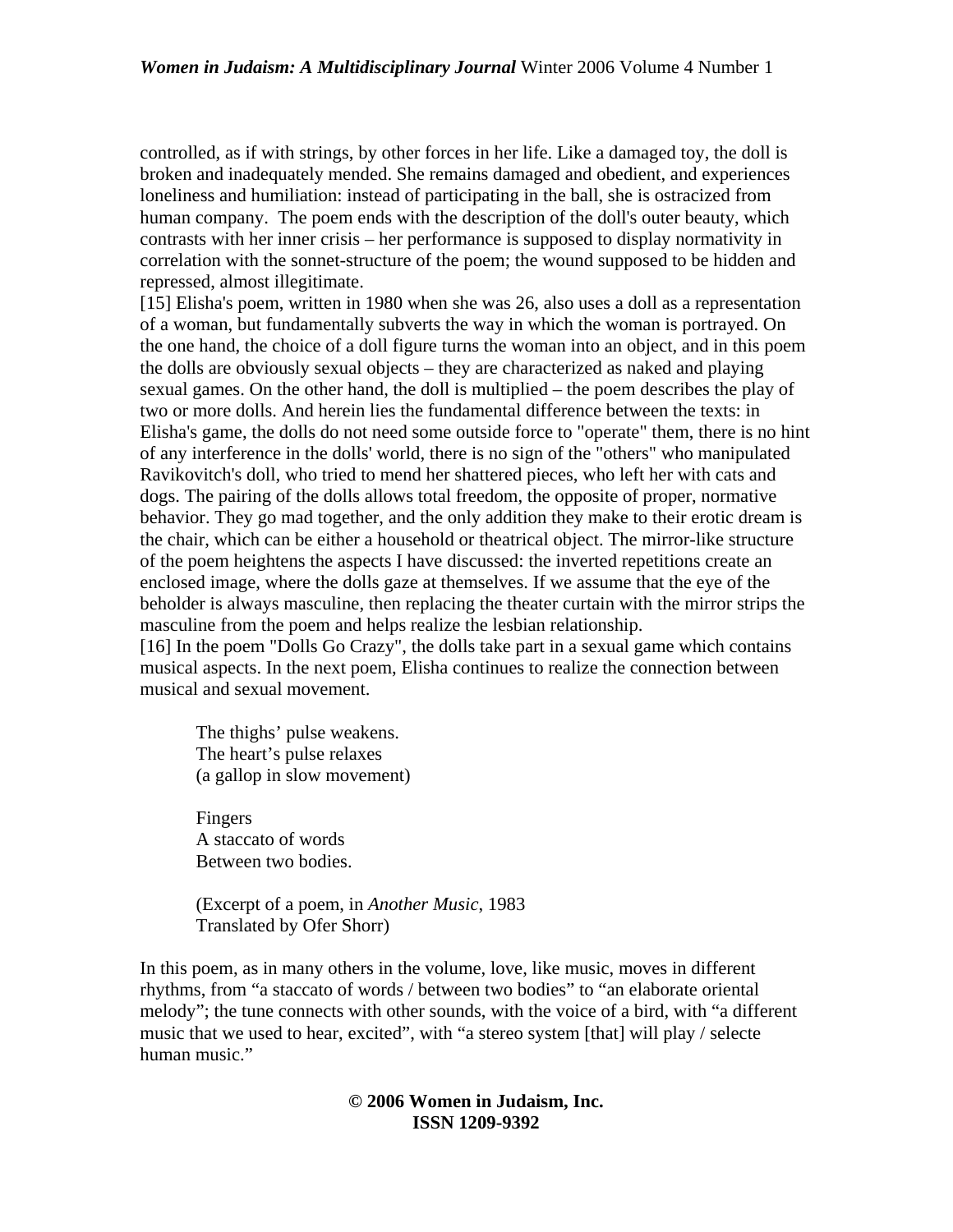The feminine collaboration which characterized the dolls in the former poem appears here as well, and accentuates Gabriella Elisha's lesbian writing in the poetic landscape of her time. While today the gay community in Israel is vibrant and engaged, in the past the picture was quite different. It was not easy, within the framework of the political and cultural reality, to create personal poetry in general, and poetry containing any sort of "otherness" in particular. Yona Wollach introduced erotic images, including typically aggressive multi-sexual experiences, into the poetic landscape. During the seventies only male homosexual writers such as Mordechai Geldman and Motti Baharav appeared in the arena of Hebrew Poetry. Elisha was one of the first lesbian writers in Israel – Lesbian writers, such as Sigalit Davidof, Dana Amir and Shaz, appeared only in the next decade. [17] However, Elisha is a trailblazer not only chronologically, but also stylistically. Instead of lesbian writing which presents an experience enveloped in loneliness and misery, Elisha depicts an experience full of love, acceptance and wholeness. The relationship between the speaker and her lover is multifaceted – it contains moments of grace, as well as times of great sorrow. Fundamentally, it shows a basic tenderness undisturbed by its queerness.

[18] But the wholeness and the harmony apparent in the description of the feminine relationship, together with their musical imagery, are further stressed in the book *Another Music*, where they subtly move into another realm – the description of God. [19] Most of the poems in the collection *Another Music* are addressed to the departed lover, but out of the desire "to caress your body in an actual movement of caressing your loved body..." and the wish "to touch so as not to die", the speaker discovers that it is loneliness, rather, which leads to inspiration. And so in this book a new equality is created, where love is music and solitude is the creative silence. And in the shift between the music and the silence the figure of God appears, almost for the first time:

Music is prayer. There's no disagreement. Humans pray to God For timely rain, timely sun, comradely and love But let there be silence, please, the creating silence. (*A Different Music*, 1983 Translated by Ofer Shorr)

# **2. The Search**

[20] In the books *Texts and Mini-Texts* from 1985, and in *Inspiration* from 1987, the poems dealing with the loved one are less common, while the experience of solitude and silence grows stronger.

[21] Gabriella Elisha writes haiku-style poems, short and concentrated poetry depicting a single moment. In a mini-text: "put out the cigarette / and come to bed", Elisha turns a common sentence in the language into a poem depicting an entire relationship between a speaker waiting for her lover, and the lover who wants to suck to its last the final cigarette before bed. In this short text, the poet endeavors to preserve the moment before sleep.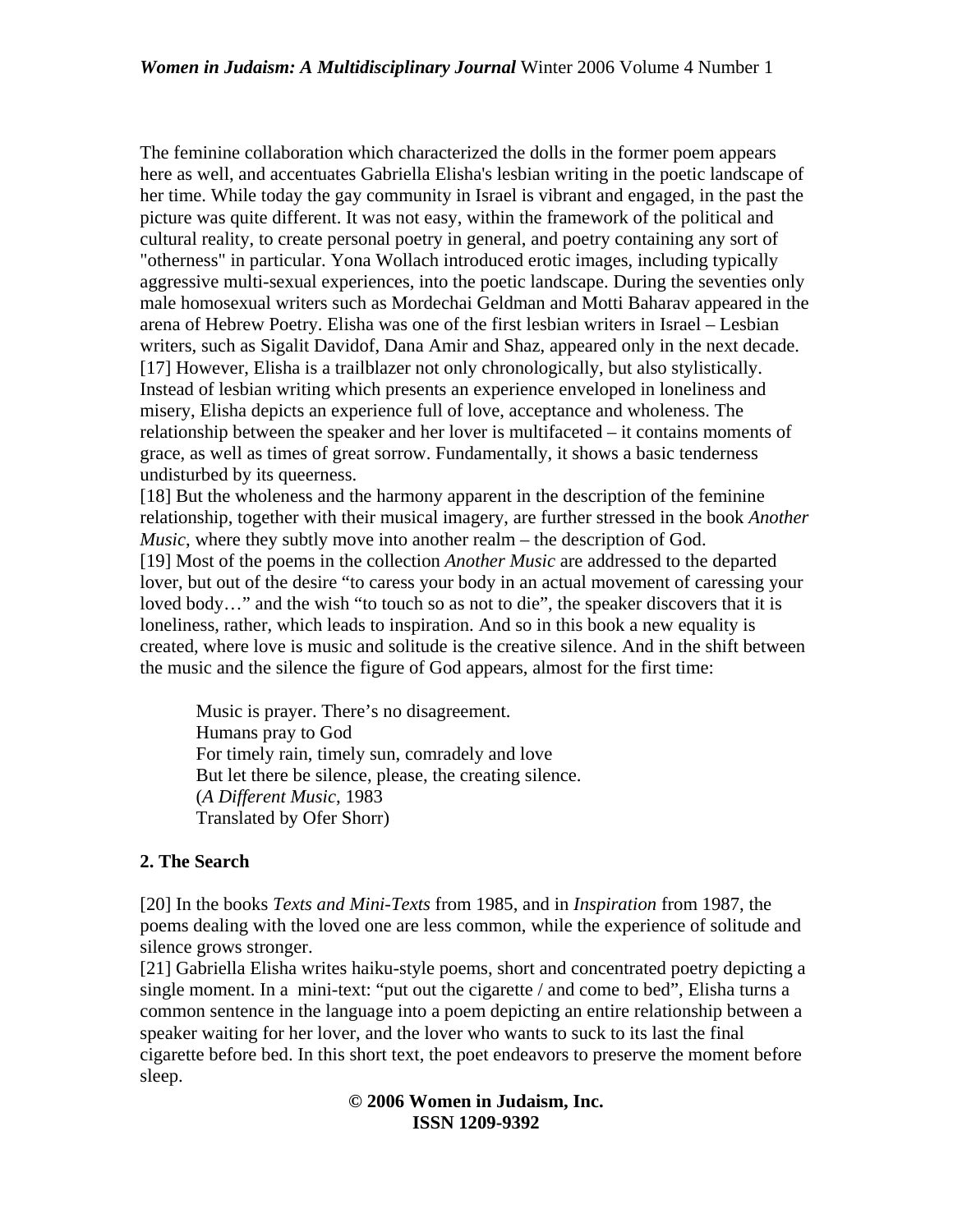[22] In the ironic poem "The Name of My Girlfriend", the poet confronts for the first time the discrepancy between the experience of womanly love and the process of searching for God:

The Name of My Girlfriend

On about the ten thousandth night I go to bed These last few nights smoke creates images for me Which suddenly pass In the glare of the flashlight I cannot see Anything that should not have been here I illuminate the page to write down a few words It's fitting that I write The Name Of my girlfriend It's fitting that I close my eyes.

(*Inspiration*, 1987 Translated by Ofer Shorr)

The first line delineates a time frame: something takes place in the ten thousandth night of the speaker's life, meaning that for about 30 years (almost her entire life) she has been going to bed at night. But on the ten thousandth night, or the several nights which precede it, something extraordinary happens – images are drawn which the speaker cannot see, even with the aid of a flashlight.

[23] In the second part of the poem, there is a recognition that something exists which should not be there. And this discrepancy is expressed when the speaker illuminates the page and wishes to write words: "it is fitting that I write The Name". The expression "The Name refers to the explicit Name of God. But in the next line it becomes clear that it is "the (explicit) Name of my girlfriend". The caesura, and the connection made between "The Name" and "my girlfriend", creates an ironic quality which spreads out over the entire poem and infuses it with bitterness. The recognition of the discrepancy between the mate and God leads the speaker to relinquish the will to write, to shut her eyes and give in to the surrounding darkness.

[24] This poem shatters the image of harmonic female relationships presented by Elisha in her previous volumes. Instead of female harmony, the poem gives way to darkness, while presenting an internal struggle between God and the lover. Indeed, as Shalom Ratzabi (1986) has claimed, with the publication of this volume Elisha's poetry moves "from poetry of dreaming to a poetry which attempts to define the nature of existence, agonized in its loves, fears, and hopes."

[25] In "The Name of My Girlfriend" God and the lover are presented as interchangeable elements. On the one hand, this description reveals a deep rift, as the speaker feels she cannot hold on to both of them – choosing God would mean giving up the lover, and vice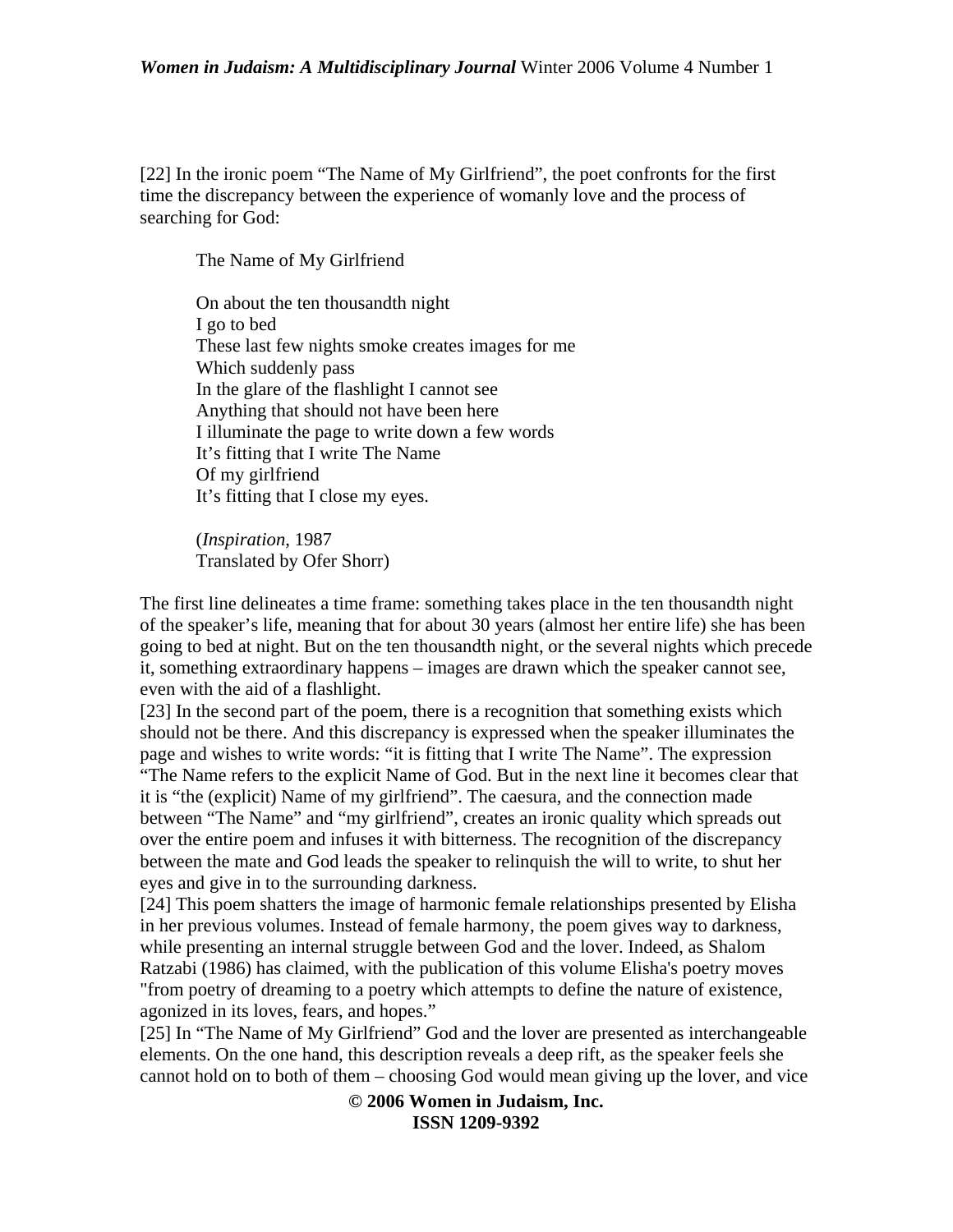versa – there must be only one Divine Name. On the other hand though, the poem suggests equating her relationship with her lover and her relationship with God. This alternative, seemingly radical, is a reminiscent of several Kabalistic ideas. Yoav Alshtein (1985: 19-21) presents the possibility of integration between form and matter and between the spiritual and the sensual as they appear in the Book of Zohar and in Hassidic texts, as using the libidinal energy created by a woman's love in order to love the creator. He recounts a story told by Yitzhak from Acre, where a man has achieved religious greatness after managing to disengage from all emotion while waiting for a woman he craved. The conclusion goes: "whoever has never lusted after a woman is lesser than an ass. He must channel his feelings to serve God." (Eliahu Di Vidash, "Reshit Chochma," Kushta, 1736). This passage contends that man must not be torn away from flesh-andblood emotions, because they are an essential pathway to knowing the God. He, who never feels sensual love, will never feel love for the Creator. Judith Plaskow (1990: 208- 9) expresses a similar idea, referring especially to homosexuality:

 …vision offered by the Jewish tradition that sexuality can be a medium for the experience and reunification of God. Historically, this vision has been expressed entirely in heterosexual terms. The reality is that for some Jews however, it is realized only in relationships between two men or two women. […] Homosexuality then does not necessarily represent a rejection of Jewish values but the choice of certain Jewish values over others […] the choice of the possibility of holiness over control and low.<sup>[1](#page-7-0)</sup>

[26] The description of part-parallel part-opposition of the lover and God, serves the poet in her passage from a lesbian secular life to a life of religious mysticism. Thus, the act of unification, completion and harmony with the lover turns to a craving for unification and harmony with the whole of creation. And with this unification and harmony, darkness dissolves and light emerges.

[27] In the poem "Praise the Dawn: The Surface-Level of Transitory Things", the speaker is drawn to a pure ray of light, wishes to shine in the vacuum and exist in a place beyond the corporeal world. This tendency is highlighted again in the poem "My Body Will Not Be Left of Me", in which the speaker describes her yearning to merge with the transcendent, and asks to disintegrate and lose her body and desire.

[28] The shift towards the transcendent and the mystic, which is described through the nature and the light, leads Gabriella Elisha to relinquish her former addressee and choose God in her stead, in a sort of "prayer bereft of all ritualistic articles", in Shmuel Shetel's formulation (1986).

[29] The poem "As a Wanderer Shivering before his Creator" is in many ways a precursor for this shift of tendency in her writing:

As a Wanderer shivering before his Creator

1

<span id="page-7-0"></span><sup>&</sup>lt;sup>1</sup> Regarding the legitimacy of lesbianism according to Jewish law, Plaskow (1990: 182) claims that: "lesbianism, because it involves no intercourse and no 'wasting of seed', was a less serious offense, a rebellious and condemnable act that brought no legal penalty"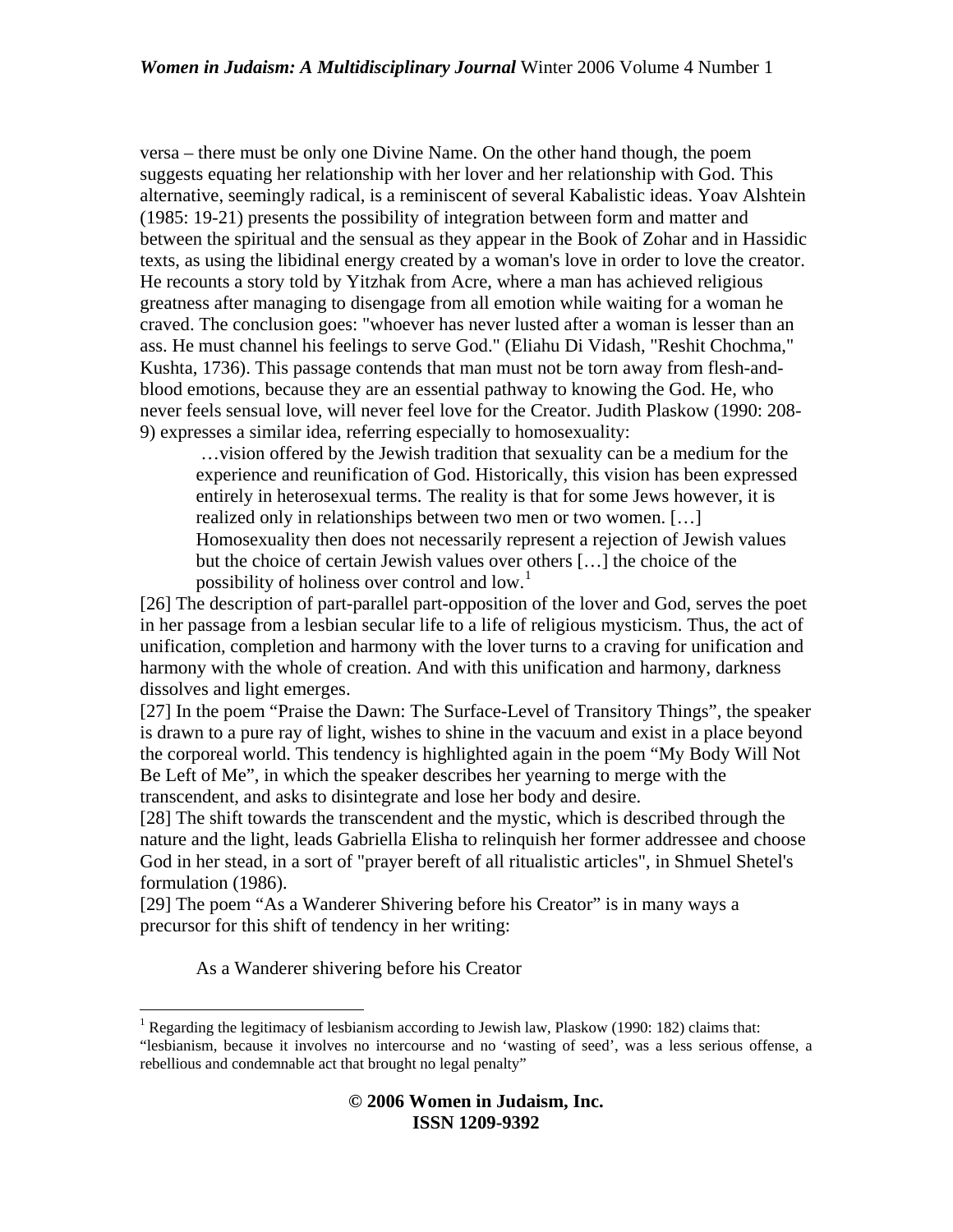As a Wanderer shivering before his Creator I stand before you my Creator And what are my provisions if not lines of poetry For a long journey?

A lonely traveler rests from his toil Here I am before you my maker A trembling traveler Shaking in the wind of God

Thou hast made me with wisdom Like the moon and the stars And even gave me dominion in the unknown (From *Texts and Mini-Texts*, 1985 Translated by Ofer Shorr)

As in "Music is a Prayer", this poem underlines the connection between poetry and God. Yet, here the speaker posits herself in front of God and speaks directly to him, in a meeting of sorts. The poet is a trembling wanderer (in the masculine form), lonely, shaking, created, aware of God's unlimited strength and of her own utter dependence upon him. $^2$  $^2$  On the other hand, her belittlement in front of him is illusory, since she also has a dominion in the unknown. In this poem the poet creates an analogy between the speaker and God – God makes and creates, and the speaker makes and creates poetry. Thus, poetry lends the trembling, shaking wanderer the strength to face God.

# **3. Devoutness**

[30] *The Book of God's Dreams* presents an answer to the search for the transcendent that appeared in the poet's previous section of poems. However, despite this continuity the book also presents a renewed poetics. First, almost all of the poems in the volume – the shorter ones which are similar to the mini-texts written before, as well as the longer ones – deal with God and the speaker's relationship with him. Some poems describe the calm and respite of one who has reached her destination, but for the large part, the poems are loaded with verbs and describe feverish, even violent, events. These events describe the process of returning to God, which involves a brutal change of the inner self, as well as the mystical experiences which reflect powerfully sensual scenes. The language adopts Biblical allusions and a religious vocabulary, and the speaker wishes to be in the place of the God's servants: the prophets, the Levites, Moses in the Sinai and even Jesus.

<span id="page-8-0"></span><sup>&</sup>lt;sup>2</sup> She strives to stand before Him like a wanderer, while using the masculine form. The English translation does not admit this conjugation. Later, I will discuss this gender issue as it appears in other texts.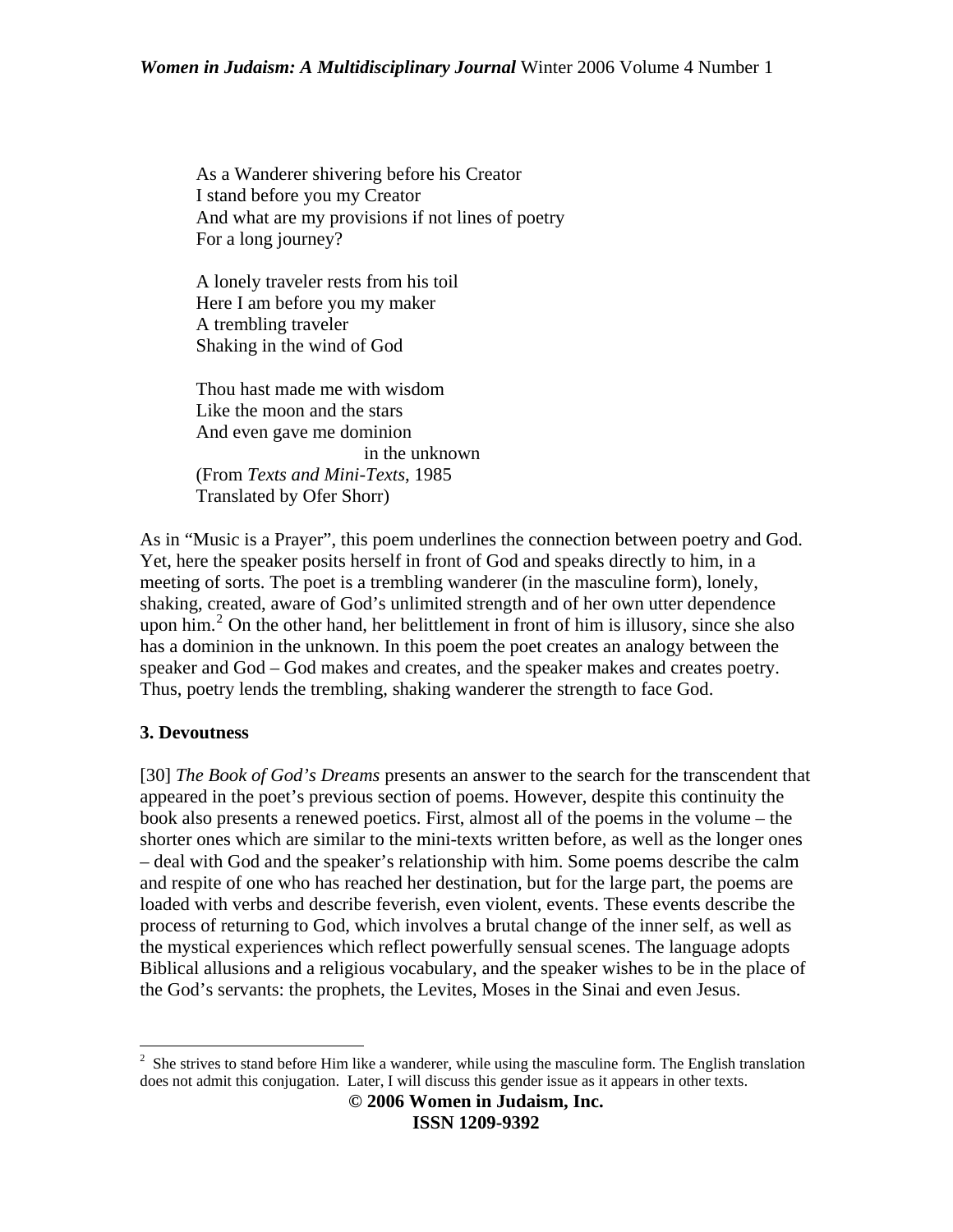Moshe Ben-Shaul (1998 : 66) argues:

I don't exactly know when the poet Gabriella Elisha became the poet Ella Bat-Tsion. I don't know the borderline, but through my familiarity with her poems since her first book, this borderline, which separates here and there, also separates the poems of the past, of Gabriella, from the poems of today, of Ella.

Ben-Shaul utters these words critically, for he thinks that her early poetry was brave, confessional, less stylized, wild, and full of magic and daring, while her religious poetry is lacking, marked with pathos and simplicity.

[31] I do not share Ben Shaul's criticism of her religious poetry, but I also do not know when Gabriella Elisha became Ella Bat-Tsion. Her attraction to Judaism and to Kabala may be part of a larger trend. Goldwasser (in Dan Orian, 2001:34) claims, following research conducted on people who "went back to religion", that "there is no common thread in them, save for a feeling of wanting and restlessness which characterizes them." The weakening of Zionist ideology, the search for roots and for a full "cultural cart", life in Jerusalem with its religious population, and the connection of Jewish mysticism to the "new age" atmosphere, have all led Elisha to a process of self-exploration, formulated in religious terms. Furthermore, as I have attempted to show, this process may be uncovered through a reading of Gabriella Elisha's poetry, which exhibits, already from its earlier stages, a desire for harmony and perfection.

[32] Nevertheless, as Oded Peled (1997) attests, it is important not to see Ella Bat-Tsion as a run-of-the-mill orthodox:

In her writing, and probably outside of it as well, Ella Bat-Tsion undergoes an intensifying spiritual religious process, which finds its most concentrated and pure form in her later books. She is an excellent example of a 'religious' artist in a nonestablishment form, who has a consistent inner discourse with her God. She chooses to open her earlier book, *The Book of God's Dreams*, with the motto 'Come Holy Spirit to me/As the dove which landed on the shoulder of the Galilean.' I may be wrong, but it is hard to think of a religious poet who will choose Jesus, of all people, as a figure symbolizing her desire to come under the wings of the Divine. And maybe this motto is a sure sign of an all-encompassing spiritual power which is not bound by the borders and prohibitions of an institutional religion.

[33] *The Book of God's Dreams* is a private book which describes the speaker herself and her relationship with God, and expresses God's desires as analogous to her own. The figure of the book appears repeatedly in many of the poems in the volume, which note a page number from the book in their first line: "In page III of The Book of God's Dreams, I found channels of music / previously unplayed", "in The Book of God's Dreams page XX, quarrels and a discord came to me." And so on. The use of the book as a mode of communication with God is familiar in Modern Hebrew writing. For instance the writer Pinchas Sadeh, in his story "Moses or the Unfulfilled Love of God", uses repeated references to his own perusal of a book, thus alluding to the act of study in almost every chapter heading "and I read on", "and I return to reading the book," As if these phrases open a window into the Divine World.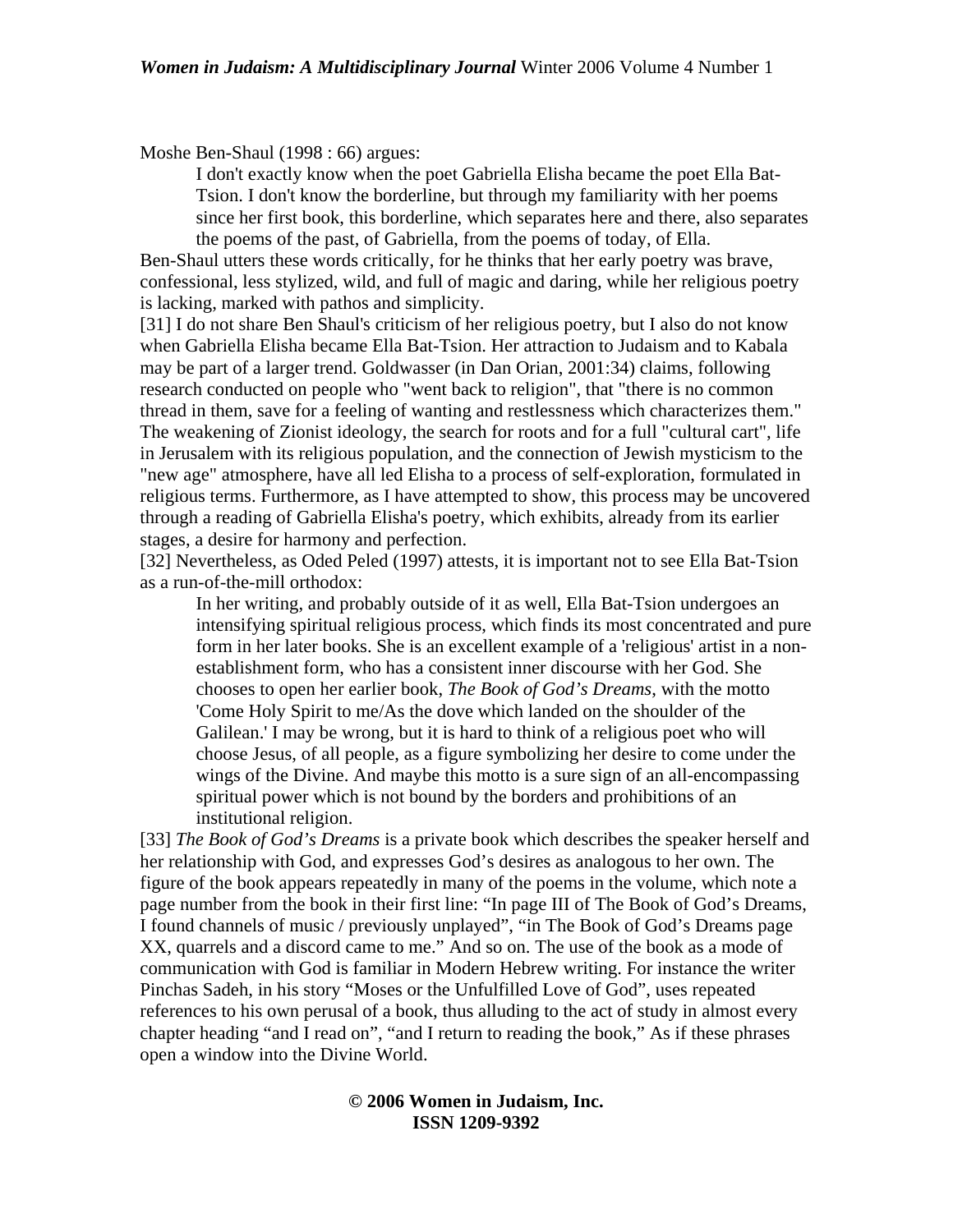[34] The element of the dream in the phrase, *The Book of God's Dreams,* is difficult to clarify: it can relate to the mystical experience, which man achieves once shedding the corporeal world. The Biblical dream is one of the ways in which the Word of the Lord reaches His subjects. The dream is not only a sleep time message, during a period of complete respite, but also has power to work in the world. It plants a seed and waits for the moment of sprouting. This sprouting is dependant on the relation between memory and forgetfulness in the sleeper, on his or her faith and ability to remember the dream, despite its uncertainty. The dreamer has a responsibility to realize the dream – to answer the Divine message. It is interesting to note that in the biblical narrative, not a single female character dreams a dream which is told as is, or which gains an authoritative position, such as Jacob's or Joseph's dreams (Hava Pinhas-Cohen 2001: 80,87). Nevertheless, Bat-Tsion is ready to embark on a voyage to discover the dream and receive it, as a woman, from God.

[35] In *The Book of God's Dreams* God is described in words of light and flashes, and the speaker uses the Kabalistic elements of the core and the peel. He is portrayed as a presence and as a non-presence, as someone who has the power to plant light, separate the water from the sky, as a protecting and saving creator, but also as someone who wishes to return to his own potency, as a dreamer, and as vulnerable.

[36] By showing these faces of God, Bat-Tsion opts not to choose between the idea that reality is a Divine title and God exists in everything, and the idea that God is intrinsically different from the reality of everything outside of it.

[37] First, her poetry exhibits the mystic experience which finds its apex in the dissolving of the borders between man and the universe, and even between man and God. She presents a reciprocal version, based on the Kabalistic idea that Divine perfection chooses to limit itself, to give a place for created and finite beings, in order to spawn the love not borne of necessity, to use Franz Rosenzweig's ideas (Rosenberg Shalom 2001:64). Bat-Tsion describes God's frailty in an essay, where she writes:

The notion of the fragile God is opposed to the common belief, which sees God as omnipotent, powerful, a terrible hero with superhuman traits… in the Lurianic Kabala, founded by The Holy ARI (=Ashkenazi Rabbi Isaac), we find the theory of crisis in Divinity… and here a reversal in the common relation to God is needed. Reciprocal relations, mutual help, are what is needed. It is not only us who need God's assistance, God needs ours as well… this concept lends a farreaching meaning to our deeds, which go beyond the personal, and give spiritual meaning of value and necessity in the plane of our relationship with God ("Saving God", 1991).

[38] Secondly, however, in *The Book of God's Dreams*, the other viewpoint is expressed too, where an individual encounters the ultimate other which is totally different from any reality. To borrow the terms coined by Rudolf Otto's "mysterium tremendum" (1950: 23), this experience invokes awfulness and fear – religious dread, and overpoweringness, alongside urgency or energy – vitality, passion, emotion, temper, will, force, movement, excitement, activity, and impetus:

A Religious Trip Comes Over Me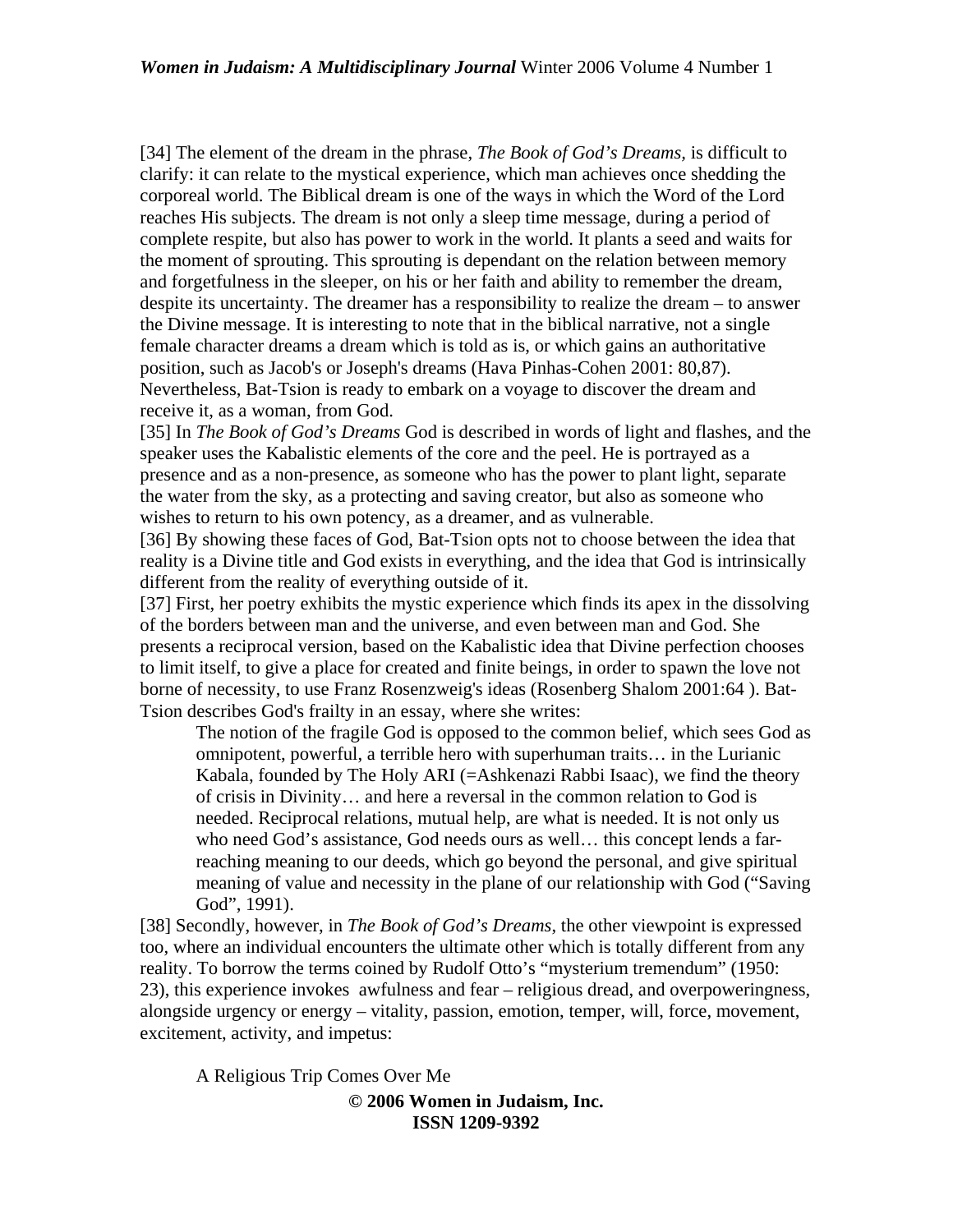A religious trip comes over me: I seek Jehovah Cure me O Lord and I shall be cured The cut, the wound, Bind up, Almighty, Fill the hollow Empty the fullness Expel the Satan From my body And come you yourself to dwell Grant the right also to me To be one of your servants in holiness Like your prophets, your Levites, And humble people who were killed in your name Let me devote myself to you O Lord my God

(*The Book of God's Dreams*, 1994 Translated by the author)

[39] This poem is like a prayer to God, to help the speaker in her distress and infuse her with faith. The poem opens with a Biblical allusion from Jeremiah  $17:14 - "Head me, O$ LORD, and I will be healed; save me and I will be saved, for you are the one I praise." In the biblical context, the prophet turns to God because he feels loneliness and scorn emanating from the people to which he preaches and attempts to educate. The words are directed to God from His messenger.

[40] Bat-Tsion's usage of the title "Jehova", instead of God or Lord, is akin to the distortion of the way in which God is usually referred to when one wishes to keep the appropriate distance – "Jehova" is a written name and usually not uttered. Moshe Ganan (1995) claims that Ella Bat-Tsion's religious poems exhibit a tension between a personal, inner religion, which listens to the voice of God from the depths of the persona, and an institutional religion, which dictates what is allowed and what is forbidden. This characterization of her religious poetry refers also to Peled's words (1997), noted previously. Ella Bat-Tsion uses Biblical sources, quotes abundantly from Scripture and uses Kabalistic themes and figures. But, following on her former poetry, she also maintains a strategy of directness and intimacy.

[41] In the poem, the speaker speaks to God in a commanding tone: "cure me", "bind" up", "fill", "empty", "expel", "grant", "let". God is referred to directly through various names: "Jehovah", "O Lord", "Almighty", "O Lord my God", as well as in the 2<sup>nd</sup> person – "you". The speaker demands that God cure and bind her wounds. This process is described through a series of oppositions: she asks that he fill the hollow and empty the fullness, and replace her satanic substance with a new, divine one.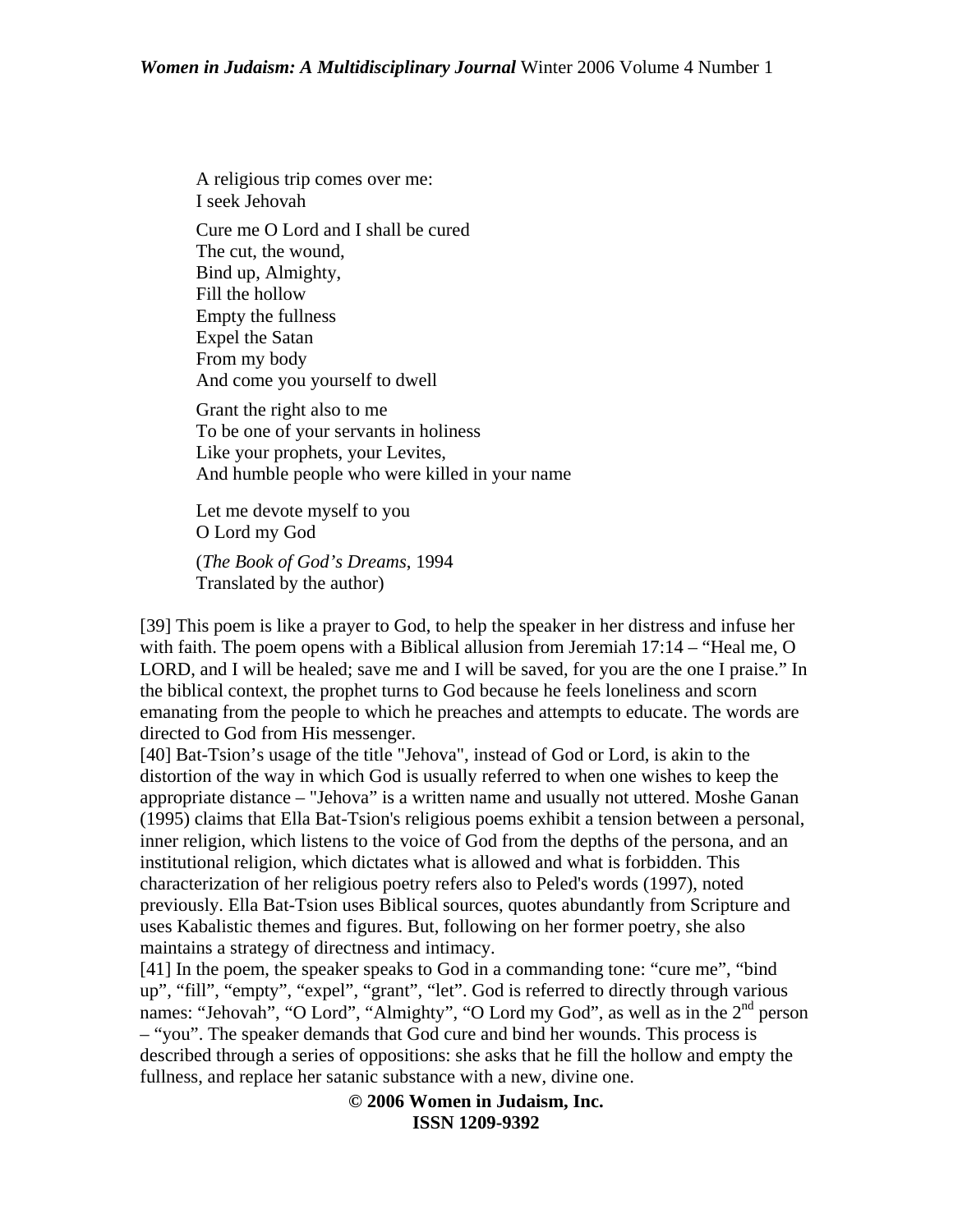[42] In the second stanza, the speaker continues to construct the connection between herself and God, and asks to be granted a role – to serve God and even give her life for him. Just as in the previous poem, "As a Wanderer Shivering Before his Creator" where the speaker chose to present herself as a wanderer in the masculine form, so also here, in the equation between herself and God, she prefers to assume a masculine role – to be like the prophets and Levites. And if she will not be able to rise to their stature, she is willing to be like the simple people who chose death over betraying God.

[43] Bat-Tsion accepts God's masculinity, and is willing to internalize his patriarchal metaphor<sup>[3](#page-12-0)</sup>. She accepts that just as the gift of the divine dream was not bestowed on women, so the list of roles through which God is served has apparently skipped her gender. Or, as Amy-Jill Levine puts it "As secondary and derivative to Jew the Jewess in something less" (1997: 151). Bat-Tsion does not write the poem in the masculine and her speaker is a woman. When she presents the desired roles, however, she does so in the masculine. She does not attempt to change God's image and nature, but strives for a renewed characterization of a believer, who is willing to change her gender in order to serve God.<sup>[4](#page-12-1)</sup>

[44] In the final stanza of the poem, the speaker's devoutness is presented as something which should not be taken for granted. She is filled with the creeping realization that in order to serve God she needs powers of spirit which she may not possess, and so turns to him and asks from him one last wish – that he imbue her with the necessary devotion to do as she desires.

[45] After the speaker in the previous poem asks God for a cure and powers of spirit, in the next poem he sends her on a new journey, and gives her a special role:

Lo, I confound age with age And scribe line upon line

<u>.</u>

Lo, I confound the ages, the words and the deeds Everything has become infected, shake yourself, arise, Go back to the starting point And I will send you on another journey. Lo, I am giving you a new heart And your old heart which still bleeds Wrap it up in newspaper, cast it into the trash can

<span id="page-12-0"></span> $3$  See Plaskow, 1990: 7: "God and Israel are metaphors borrowed from the patriarchal family – images of dominance softened by affection. God as husband and father of Israel demands obedience and monogamous love. He repays faithfulness with mercy and loving-kindness, but punishes waywardness."

<span id="page-12-1"></span><sup>&</sup>lt;sup>4</sup> Ammiell Alcalay introduces other Hebrew texts in which women authors choose to speak in the masculine voice. In Shelley Elkayam ,"Yes Indeed I'll Answer God" the woman who has invited readers into the garden of poetry, describes the experience, by using the word "remember" in its masculinity (1997: 103).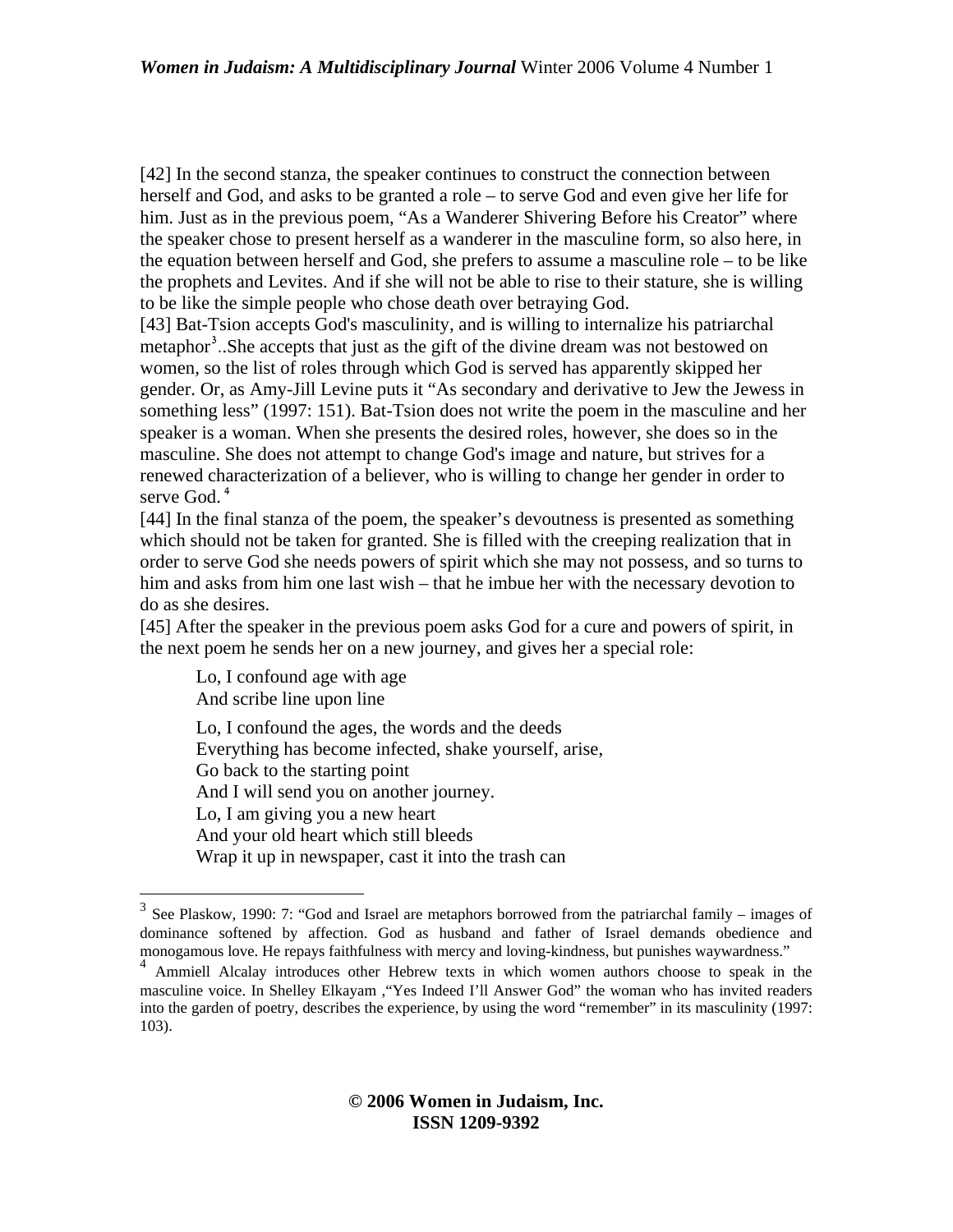I am giving you a new heart. Your old brain, smash it on the highway I will inject new thoughts into you That will intertwine from within a bountiful tree Uproot the corrupted tree and cast it out. In time of danger you may spread your arms And fly to see the world from above But look not downward lest the earth draw you in. Lo, I am giving you two new sacks for breathing air And countenance and sign of the covenant And this is the word of the covenant between me and you Here he shut out and did not interpret and his voice faded As line upon line.

(*The Book of God's Dreams*, 1994 Translated by the author)

[46] In this poem, God turns to the poet and strikes a covenant with her. Before discussing this poem, I will mention the ending lines of Zelda's poem, "My Mother's Room was Illuminated", (from her volume "Leisure"):

When I die God will unravel my embroidery Thread by thread And into the sea will toss my colors To his ware houses in the abyss. And maybe turn them to a flower, maybe to a butterfly Dark-nocturnal-soft, dark-nocturnal-living (Translated by Ofer Shorr)

[47] At the end of Zelda's poem, God unravels the threads into the warehouses of the abyss and is preparing to build something new. Ella Bat-Tsion's poem begins from the point of unraveling. It opens with the descriptions of the warehouses of God, which contain ages, words and deeds, and in a melting-like process he mixes them and forges from them something new. This poem alludes to the Kabalistic notion whereby the individual empties himself and his corporeal being, and becomes a vessel for the containing of God. It is God who fills the body with substance, who is able to grant the speaker a kind of reincarnation and imbue her body with new substance. Although there are notions which claim reincarnation only for men, the speaker is granted a chance to mend her ways, to return to the point of embarkation and begin a new journey filled with purpose.

[48] In the past all is tainted, so one must return to the point of embarkation. Whatever she was before must be totally eradicated. The process of change is difficult, violent even. God gives her a new heart, but demands that she throw away the old bleeding heart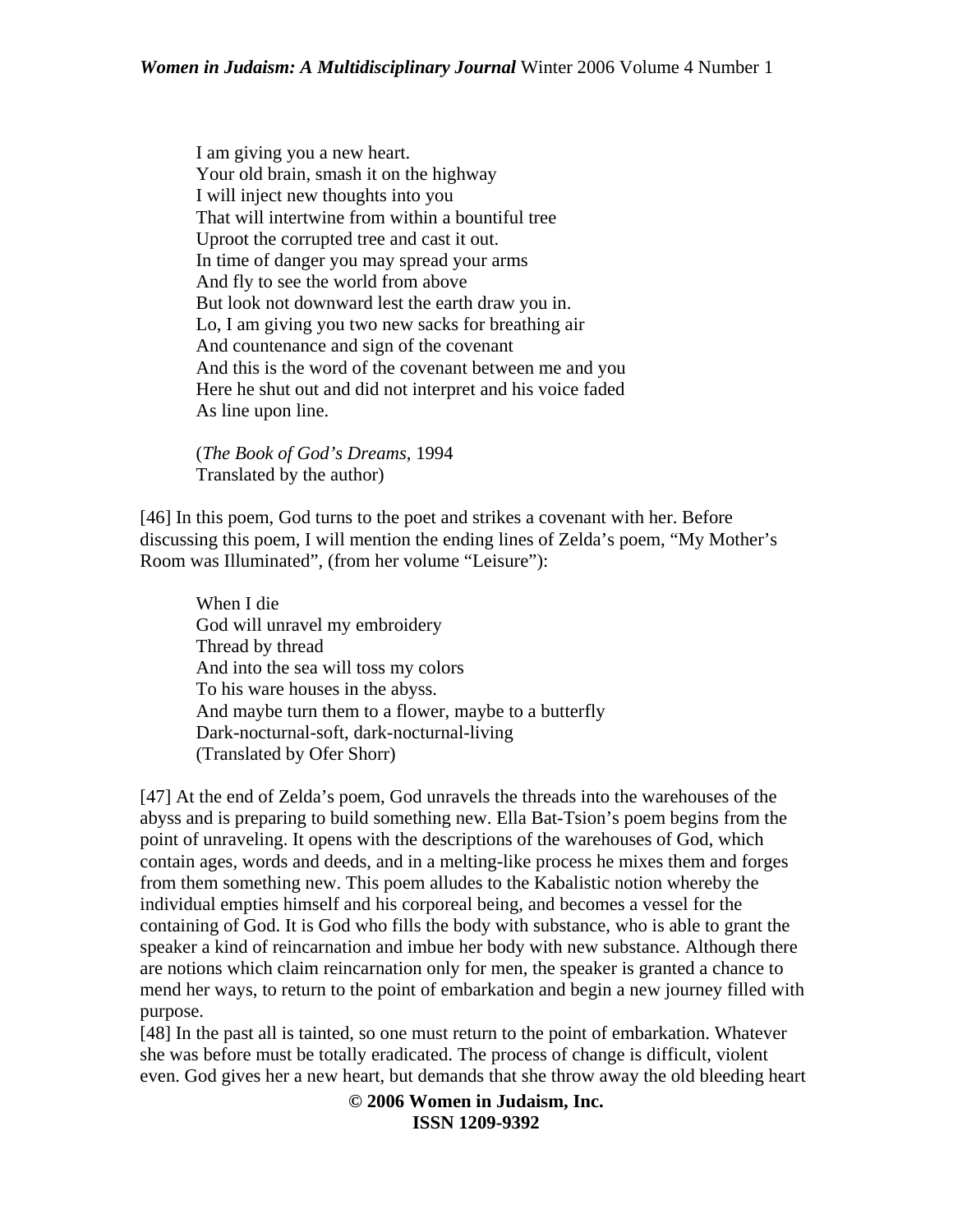– tear away all the arteries and throw it in the trash, wrapped in a newspaper. And after throwing the heart away, she should also relinquish the brain, which similarly must be violently destroyed – "smash it on the highway". The heart – feelings, and the brain – thoughts, are substituted by new ones which will sprout and grow out of a new tree, a new core given to her by God.

[49] God promises that in time of danger, she could spread her wings and fly. This hovering, reminiscent of the spread wings of the *Shekhina*, the Divine Presence, represents the speaker's yearning to belong to two worlds: the upper world – the spiritual world, from which she is delivered with a gospel and purpose, and the lower world – the physical and actual one, where she lives her life. Yet she must beware that the physicality will not devour her – then the connection to the upper worlds will be severed and she will be mired in the corporeal.

[50] The sacks for pumping air are a continuation of the hovering, but they also delineate the process of re-creation undergone by the speaker. Just as spirit was injected into the individual, "[God] breathed into his nostrils the breath of life" (Genesis 2:7), so the speaker receives the breath of life, and God thus completes her renewed creation. [51] After replacing the entire inwardness of the poet The Creator grants her a body and visage, as well as the mark of the covenant. Here too the speaker asks to stand in front of God like the male human being on the occasion of his circumcision. She reaches the metamorphosis in order to redeem her sins, to receive assistance and an objective, and strikes a covenant of blood with God. The speaker wishes to face the Lord as a an individual, and therefore, maybe like Jay Geller's (1997, 177-178) description of the historical figure of Rahel Levin Varnhegen (Born in Berlin in 1771), who, is her letters, "depicts her Jewish difference with allusions to circumcision and fantasies of circumcision-like inscriptions in her flesh", she feels that she loses by being a woman, and is willing, even wants, to receive proof of her relationship with God through a covenant which will mirror the male blood bond.

[52] The poem's last two lines emphasize the occasion of the covenant. This is a secret covenant, which cannot be recreated.

In the End and Always the Solitude

In the end and always the solitude will remain with me And how to make it pleasant, and how to lighten its burden And how from the void comes creation And how in stillness, the voice of God is heard Or maybe from the solitude I imagined his voice And how at last the silence remains As I sit in a winter watch by the new kerosine stove And the flame is glowing like an orange And I imagine the way you are sleeping. And poems - Still there are words In the end there will not remain any words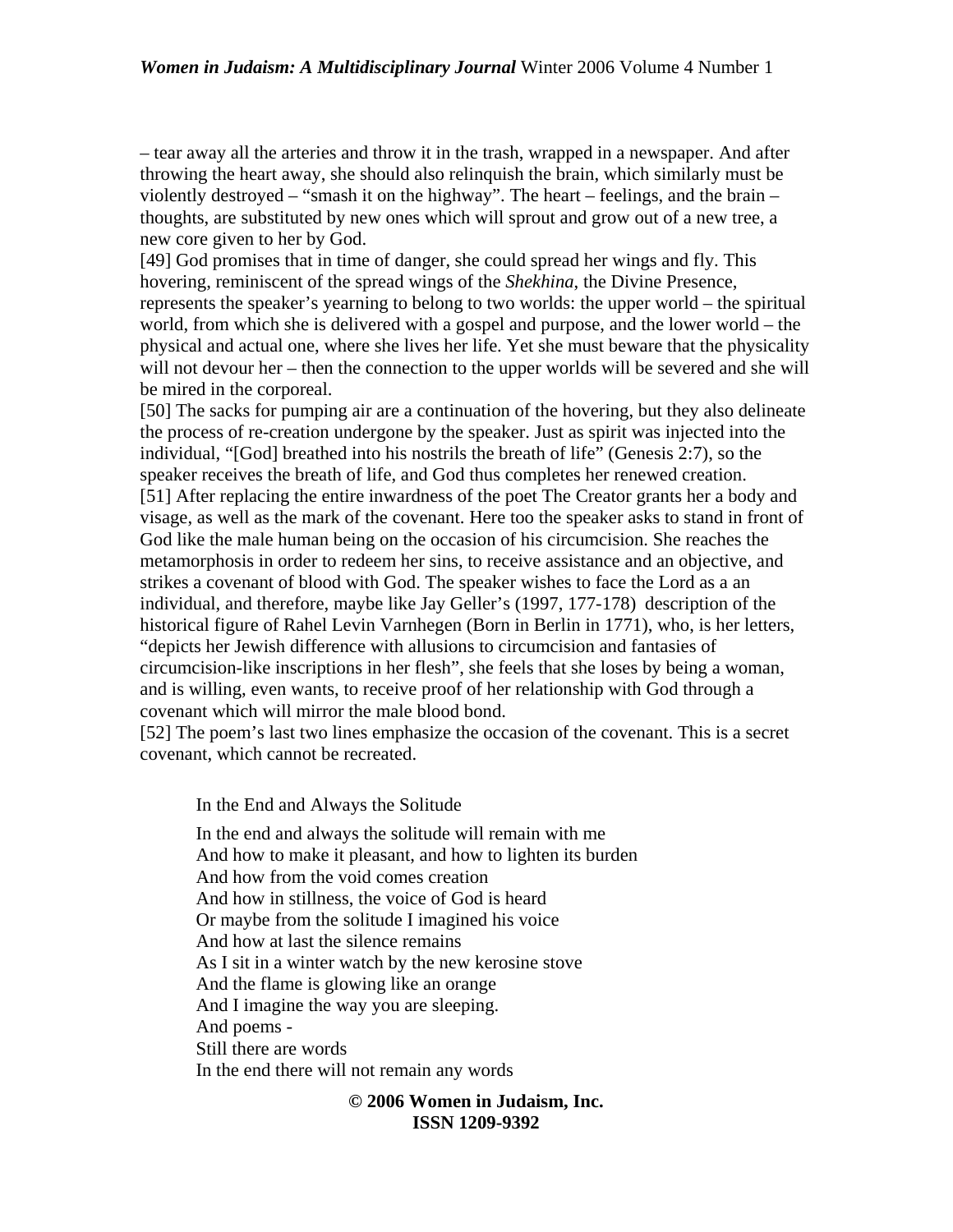And the words only strive to reach - The words express the effort to row Some private rowing in the sea of entities And boundless nothingness...

(*The Book of God's Dreams*, 1994 Translated by the author)

The poet's purpose, to which she was sent in the previous poem, is not a simple one. The lines have been erased, and it is no longer possible to assure that such a shift took place that the materials were switched, that the artistic experience is also the religious one. [53] Maritian claimed that there is a difference between the poetic experience and the mystical experience. While the poetic experience deals mainly with the created world, and with the relations between things in the world; the mystical experience deals with the essence and unity of things. Furthermore, the poetic experience strives towards expression and is created in the realm of language, whereas the mystical experience strives towards silence – its mode of expression concealed within it.

[54] However, Alshtein claims that despite their differences, the poetic and mystical experiences were born in proximity to each other, and are very close. Only seemingly does poetry deal with abundance through emotion and language. Sometimes, as Ella Bat-Tsion tries to show, it can reach for the mystical by trying to recognize the unity of things and to observe with mental concentration, by striving towards silence (Alshtain, 1985: 14).

[55] In this poem the speaker is left with the loneliness, the same loneliness that was typical of her previous volumes of poetry – the one which is key to the experience of writing, and therefore to the religious experience. The mystical experience in the poem consists of three parts: loneliness, revelation and finally a return to the corporeal world. Thus, after the conclusion of the mystical experience, the speaker doubts all that she has witnessed and moves to an ars-poetic mode. The connection between the mystical experience and the creative one is complicated. On the one hand, it is based on the analogy between the artist and God – between the creative writing process to the process of creation, (as we witnessed in her early poem, "As a Wanderer Shivering Before his Creator".) On the other hand the poem creates another analogy, between the mystic and the poet. Just as the mystical experience demands that the mystic cut himself off from his environment, so writing is born out of the loneliness and disassociation from the concrete reality of life to that which the poet submits herself. But both the mystical experience and the poetic inspiration, which in this case may be one, are temporary and bound to end. What is left are the words which make up the poem, yet these are also elusive in nature, since the words "only strive to reach". The oxymoronic nature of the religious experience – "and how from the void comes creation/ And how in stillness, the voice of God is heard" – and the indefinable nature of God are not describable, and so, in the end, the poem is sentenced to silence. This ending is similar to the ending of the poem "In The Book of God's Dreams, page XX," which opens with "A quarrel and a discord", and after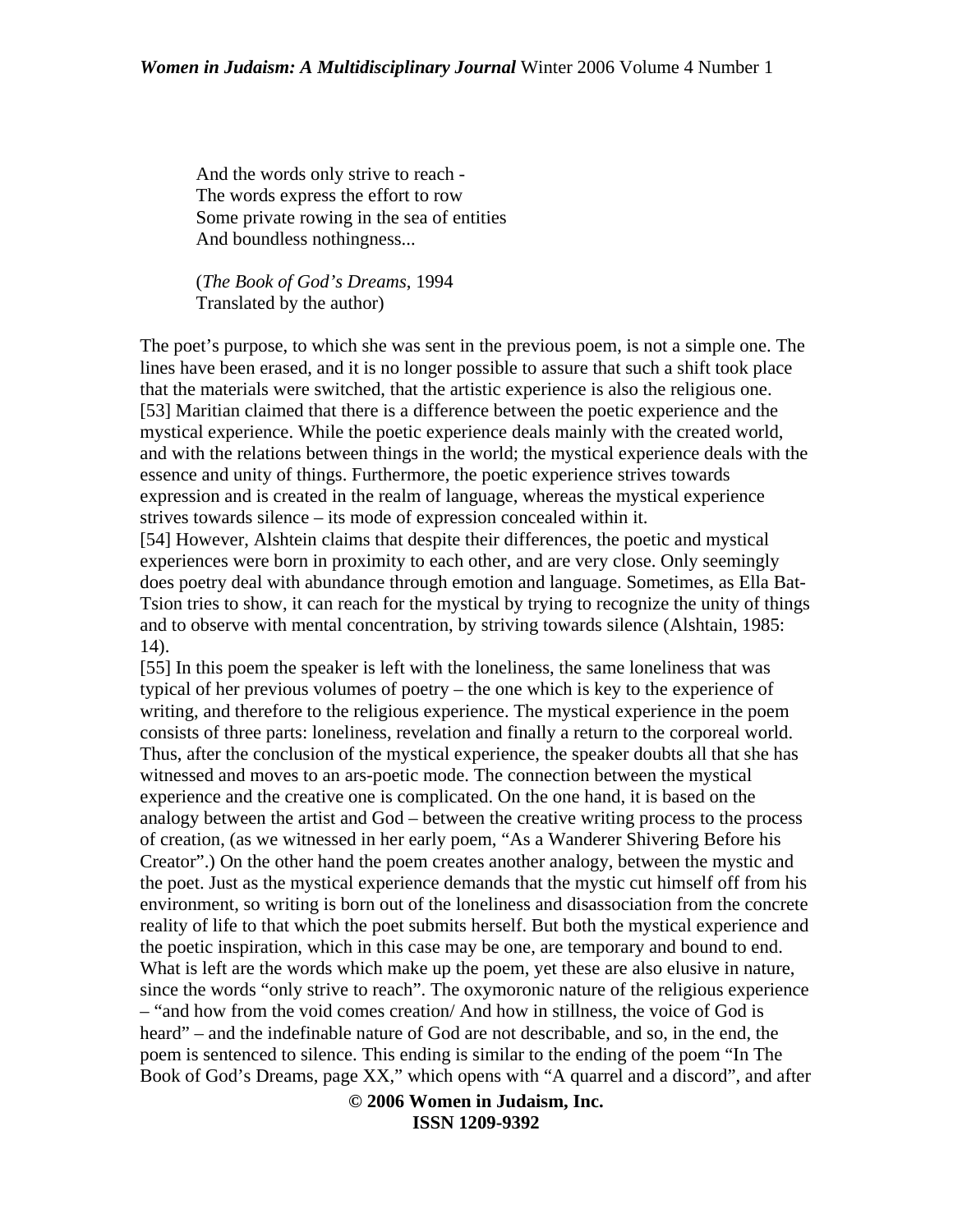the reconciliation ("And since I requested, it has been opened for me") sentences itself to silence.

## **4. Recognition**

[56] "Do I have a future?" I asked the computer and it answered: "Should I delete Gbriella Elisha" I replied "yes"

(Excerpt from the poem "What I Tried to Remember Vanished Completely", in *Sub-Language or Water, Mother, Psyche*, 1996 Translated by Ofer Shorr)

These lines, from the poem "What I Tried to Remember Vanished Completely", express the feeling that the shift from Gabriella Elisha to Ella Bat-Tsion is a requisite for life, a requisite for the future. However, her last books of poetry reveal that the transformation is not simple and – despite the effacement – is also not complete.

[57] The book *Half-Love Half-Hate* (1996) includes many poems which depict a divided soul. The violence, which in her former book of poetry stood for the shift in designation and represented a positive purpose, receives in this book a negative quality describing an unhealed inner split.

Also the fruit also the psyche also the sex Are split, it means half-love and half-hate, The right half and the left one Symbolically, even the mirror reflecting my image Is bisected, because of a real crack

Hands and eyes and breasts are half-right half-left Half my life is behind Half my life is up front The half that wishes to die and the half which is proud One half worships God and the other worships the dark

(Excerpt of "Also the Fruit also the Psyche also the Sex", in *Half-Love Half-Hate*, 1996. Translated by the author)

[58] In this poem the speaker presents, as she herself says in the final line, "a wholeness of one star / One heavenly body called by my tongue", as a divided body. The reconciliation and devotion which were present in *The Book of God's Dreams* cannot totally erase what was there before, and the process leaves a divided soul – with mismatching parts that nevertheless cannot be eradicated. The text is loaded with oppositions, time and space, backwards and forwards, right and left, love and hate, warm memory and memory of betrayal, death versus pride, and God versus darkness.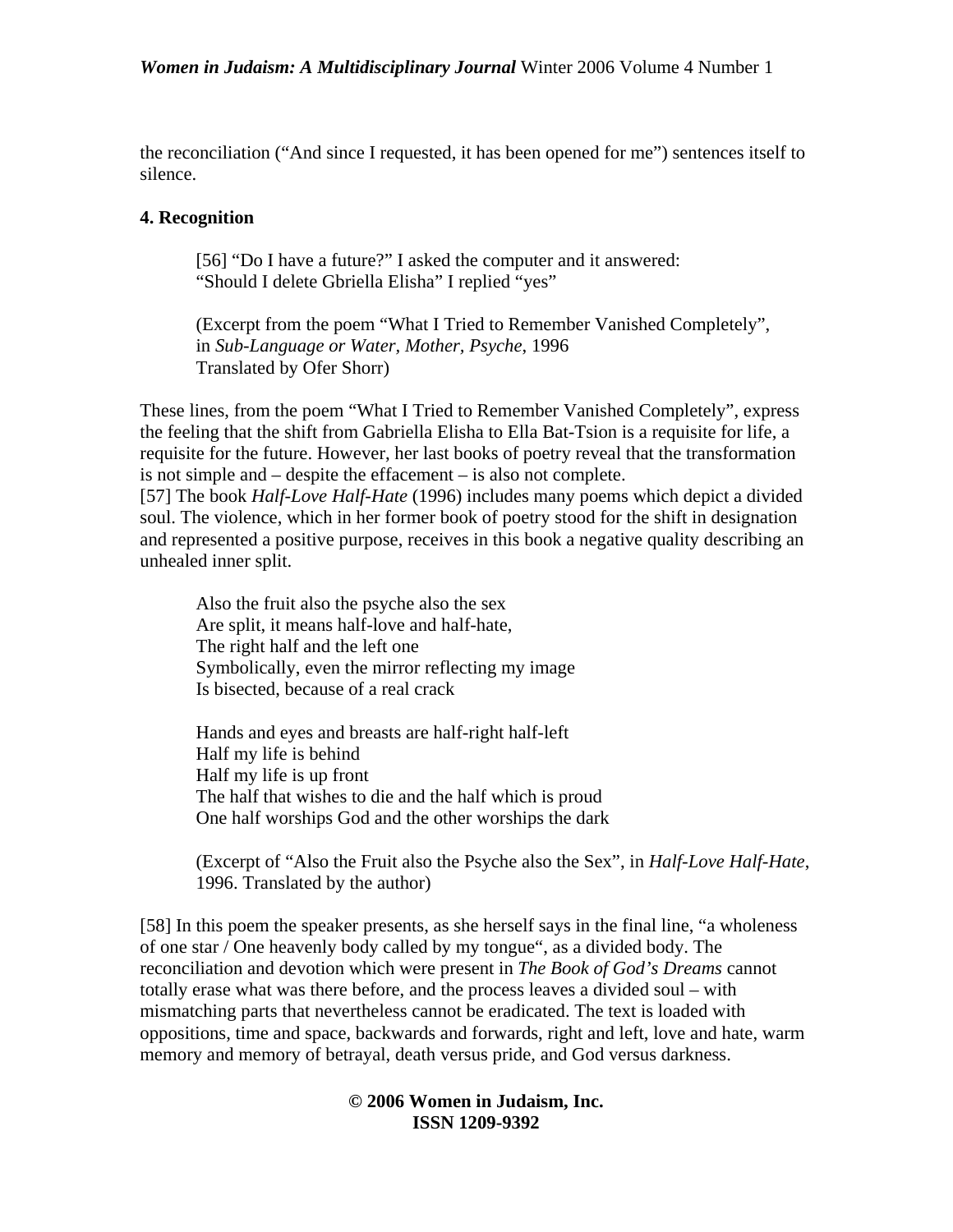[59] Yoram Selbest (1998:9) claims that in this poem, "the full measure of the poet is revealed, complete with its internal rift which binds her feet to earth while her spirit floats in the metaphysical sky." As I have shown, this poem does indeed describe the internal chasm, but this chasm is not one-dimensional. It has a facet of belief and heresy, a facet of mysticism and materiality, and a facet of past and future. The split is therefore chronological as well as diachronical, and manifests itself in the divided body as well as in its memories.

[60] Like many of the poems in the volume, this poem is long and not as dense and refined. The language lacks the pathos of the poems of her previous volume, and there is a return to the lonely, private, inconsolable self.

[61] Faith and the mystical experience are neglected in favor of great doubt, as the poet notes in the last stanza of her poem, "My Rebellion Started"

And how long I have not seen you And I build myself (one always builds love) On foundations of sand By a seaside that erases (Excerpt of "My Rebellion Strated", in *Half-Love Half-Hate*, 1996

Translated by the author)

The speaker remains without God for a long time, and therefore lacks a solid base on which she can continue to build herself, out of her love for him.

[62] In her last book of poems, *After*, the power of the book, as a basis for communication between herself and God, is undermined as well. She turns to God to give her a doctrine which will suit her, which will be easy and applicable, and rejects the idea of concentrating on the Holy Scripture. She finds that she cannot hold on to the elaborate God, wants something readily available and asks, in the poem "A Doctrine My Lord Give Me a Doctrine", a kind of instant text, "an easy, applicable doctrine / without discord and disagreements", which will connect her to him without difficulty. In another poem she looks for Nietzsche, who announced the death of God, and searches for "one book which brings salvation / a book to bring consolation always (because sadness always)". [63] In light of this recognition, I conclude with the following poem:

I wake like a hawk Preying, but I've learned to fast To conquer passion, kill it, In order to wash my soul in the water of the Scripture Of all cultures

After I die I'll bequeath the world An impressive body of poetry For I have no other offspring

Have I already written this? It seems I have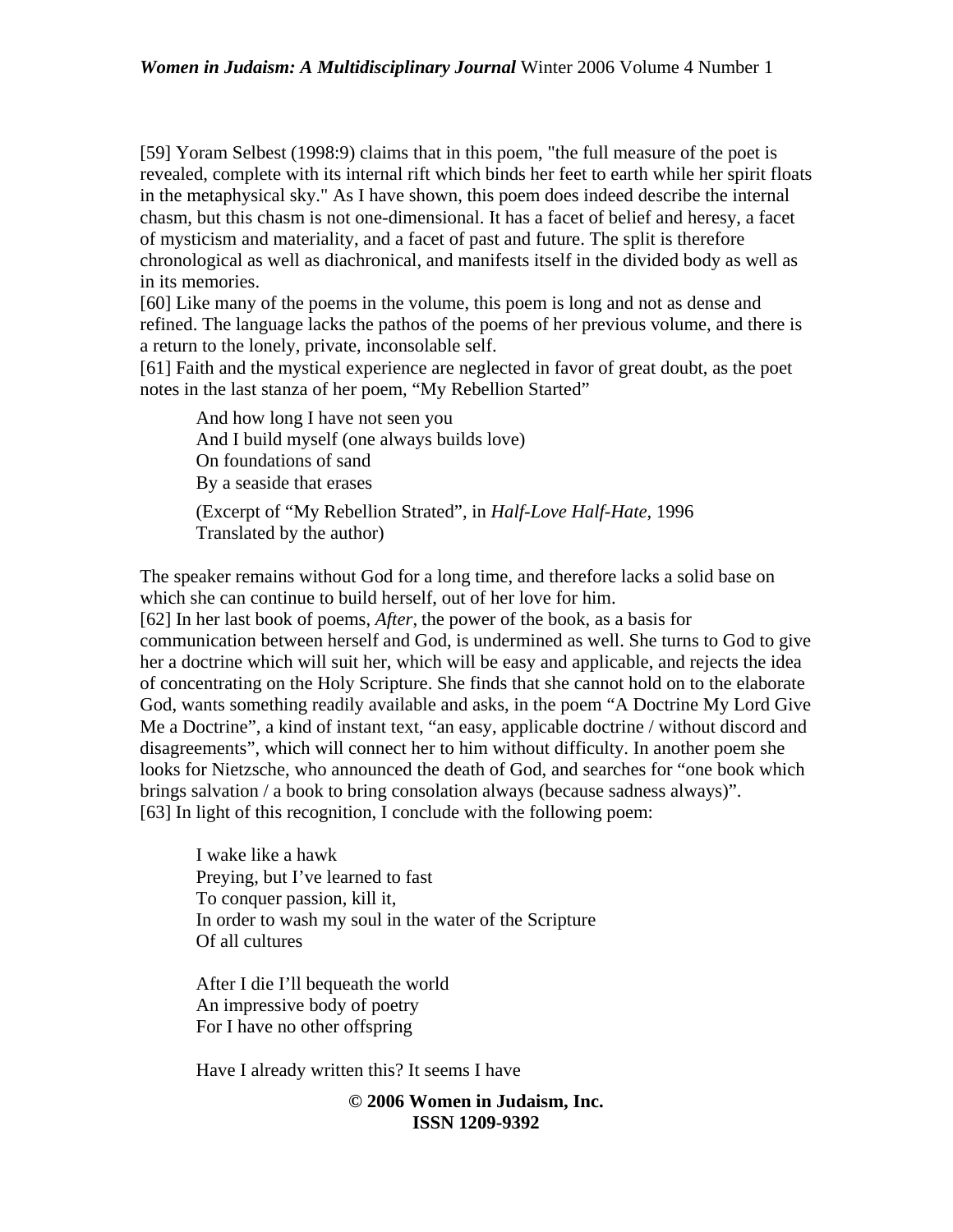In another place in the mother's darkness (*After*, 2000, translated by Ofer Shorr)

In this poem, not only does Scripture fail to bring any solace, but there is no consolation in poetry either. Versus the experience of living – the prey, the passion and the violence – stands the fast. The poem presents a series of surprising contradictions; since the religious experience is emptied of the physical and experiential force it possessed in previous poems, and therefore cannot present an adequate replacement for sensual life. The Scriptures and the poet's poems are only texts, which will survive after her death but are themselves devoid of life. This poem, and the hidden irony in it, subverts the role of religious experience and of poetry which served, from the very first stages of Ella Bat-Tsion's writing, as a means to justify loneliness. The ostensible fraud is revealed when the speaker discovers that the creation of the poems is not similar to the creation of flesh and blood offspring (and to God's creation of us.) It is achieved by fasting, not with life but against it. Asceticism, therefore, is not justified.

[64] However, in the last stanza of the poem the discovery of the fraud leads to resignation. "In the mother's darkness" – maybe the mother's womb – things were already written. Inside the divided soul there is recognition of the necessity, a recognition that this is the only way things had to be.

[65] In this paper I have endeavored to map the various shifts in the poetry of Gabriella Elisha / Ella Bat-Tsion. Her poems, distinct voices in Hebrew poetry, offer a different poetic option in the description of womanly love, God, and the process which the poet underwent from secularity to religion, all of which negate any possibility of easy categorization.

[66] In all her writing, and in all the stations in her life, Gabriella Elisha / Ella Bat-Tsion chooses otherness, chooses the margins. Whether it is in her lesbian writing, which in addition to blazing a new trail has managed to depict the experience of female love not out of protest and torment but out of the search for calmness and harmony, or whether it is in her religious writing, which combined motifs of faith with unapologetic intimacy. While writing on the margins, However, Gabriella Elisha / Ella Bat-Tsion does not scream, does not bring the house down with a vengeance, does not revel in the blood of destroyed idols. Her artistic accomplishment lays in the subtle way in which she reaches her subversion. In nuances of the description of female lovemaking, in nuances of the direct appeal to God and in raising the question of her Gender in front of Him, her writing shows that especially today, on the backdrop of the flowering of marginal culture in Israel and the urgent need of certain groups to make their voices heard, a different poetry is possible, one which will be nonconformist yet not extreme or vulgar. And maybe, as her poem states, perhaps as a metaphor for her poetic way, Ella Bat-Tsion finds her place on the bank of the quiet stream of poetry, within the wide and ever-widening margins of contemporary Israeli poetry.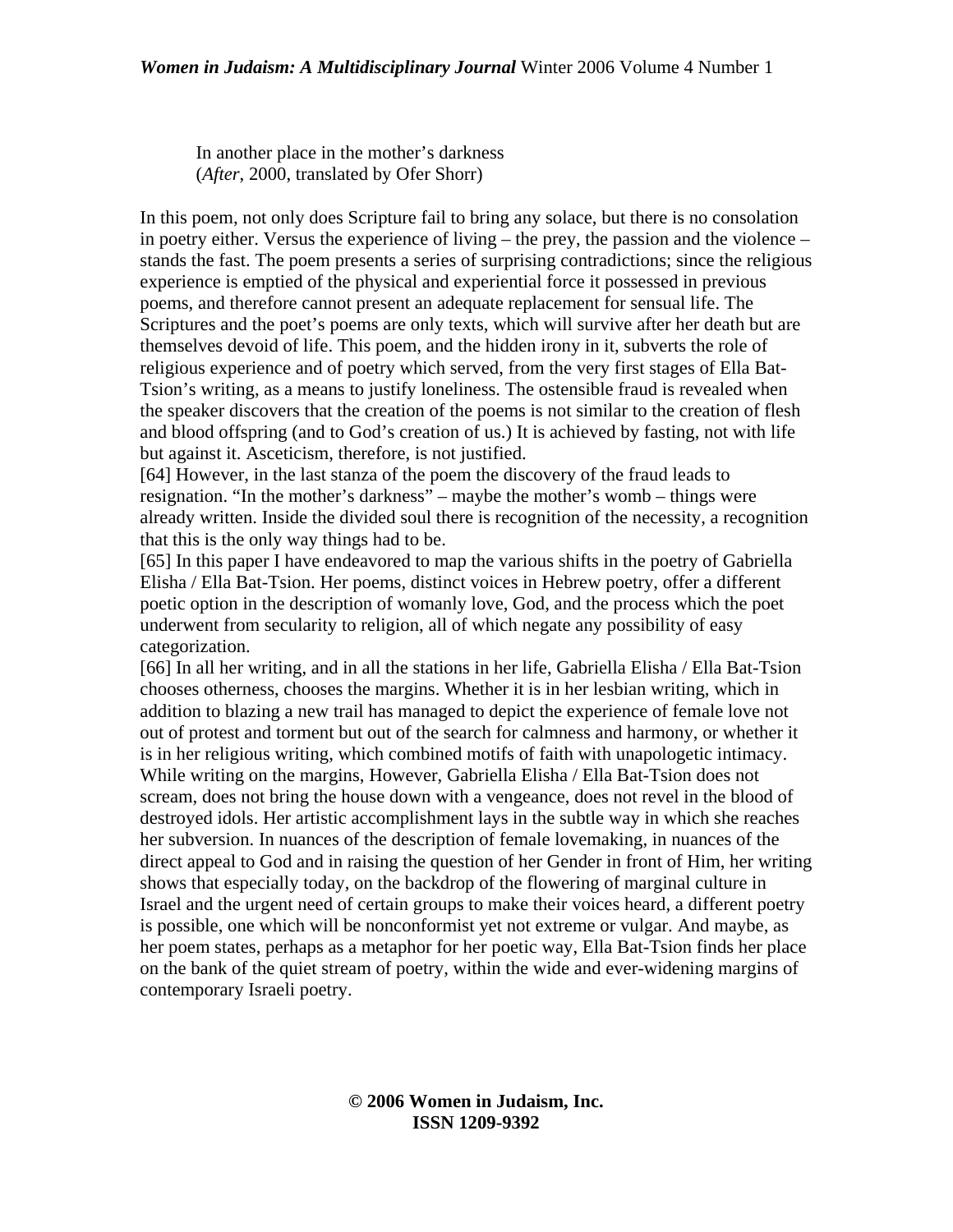## **Bibliography**

Elisha, Gabriella. *Bi-sfatayim Nashafti Hoshech La-gouf (My Lips Breathed Darkness into the Body)*. Tel-Aviv: Siman Kri'a, 1973. [Hebrew]

Elisha, Gabriella. *Leil Ha-zamereth (Night of the Singer*) .Giv'atayim-Ramat Gan: Massada, 1976. [Hebrew]

Elisha, Gabriella. *Hanshama Milulith (Verbal Respiration*) .Tel-Aviv: Siman Kri'a, 1980. [Hebrew]

Elisha, Gabriella. *Mussika Ahereth (Another Music*). Jerusalem: Eichut/Adam, 1983. [Hebrew]

Elisha, Gabriella. *Textim U-mini-textim (Texts and Mini-Texts*). Jerusalem: Self Publication, 1985. [Hebrew]

Elisha, Gabriella. *Hashra'a (Inspiration*).Tel-Aviv: Alef, 1987. [Hebrew]

Bat-Tsion, Ella. *Sefer Ha'alomot shel Elohim (The Book of God's Dreams)*. Tel-Aviv: Hebrew Writers Association in Israel, 1994. [Hebrew]

Bat-Tsion, Ella. *Ktiva Metsuyeret shel Hatsi-Ahava Hatsi-Sin'a (Half-Love Half-Hate*). Jerusalem: Dagesh, 1996. [Hebrew]

Bat-Tsion, Ella. *Sfat-Saf o Mayim, Ima, Nefesh (Sub-Language or Water, Mother, Psyche*). Jerusalem: Dagesh, 1996. [Hebrew]

Bat-Tsion, Ella. *Sefer Ha-shirim shel Ella Bat-Tsion (The Book of Ella Bat-Tsion*). Jerusalem: Dagesh, 1997. [Hebrew]

Bat-Tsion, Ella. *The Book of God's Dreams*. Translated from Hebrew by the author. [E](http://e-dition.net/dreambook.html)[dition](http://e-dition.net/dreambook.html), Montréal (CA) December 1999.

Bat-Tsion, Ella. *Half-Love Half-Hate*. Translated from Hebrew by the author. [E-dition](http://e-dition.net/halflove.html), Montréal (CA) January 2000.

Bat-Tsion, Ella. *A'harey (After*). Yediot A'haronot 2000. [Hebrew]

#### **Secondary sources:**

Alcalay, Amminel. "Finding a Language for Memories of the Future." *Judaism Since Gender*. Edited by Miriam Peskowitz and Laura levitt. New York and London: Routledge, 1997, 102-108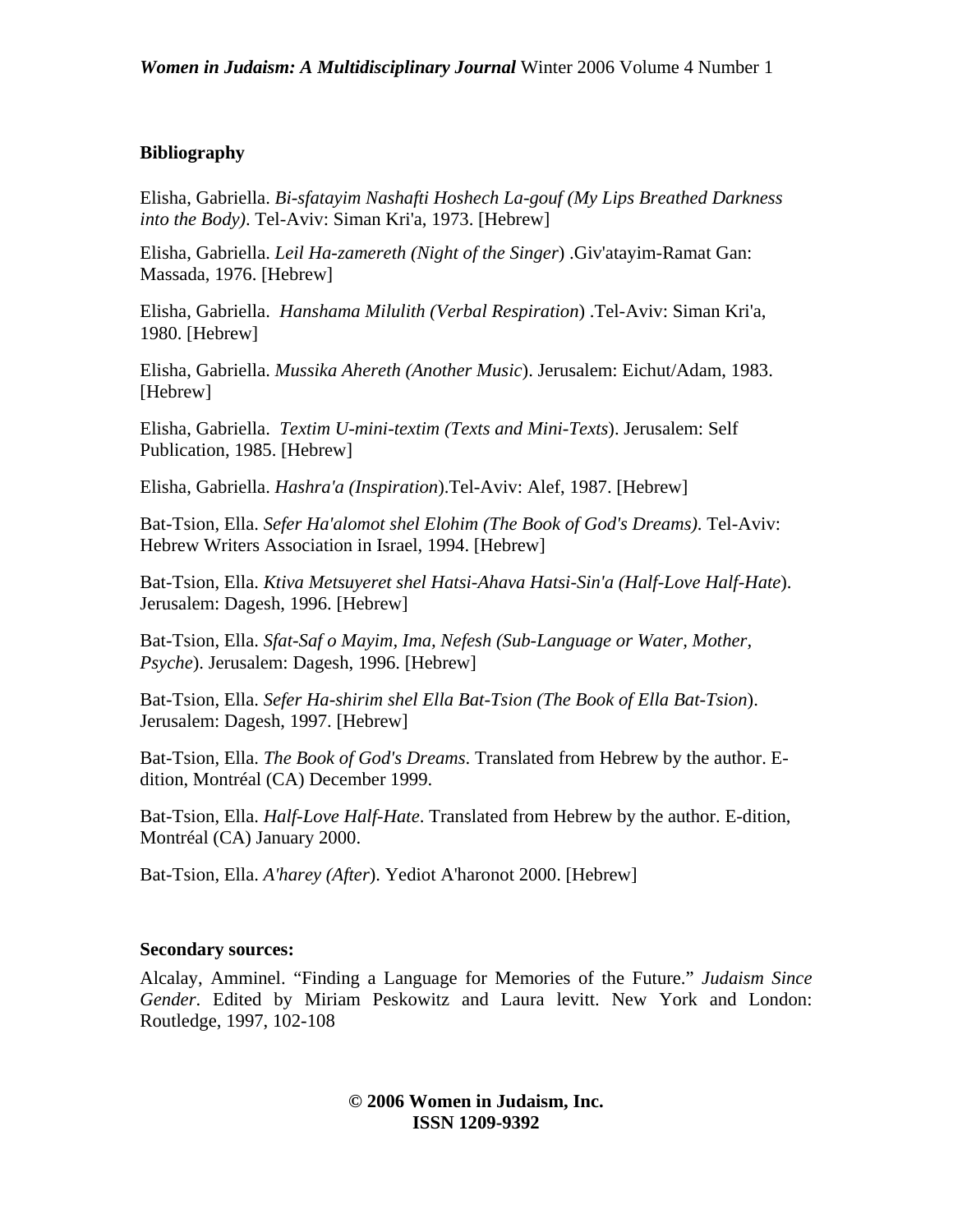Alshtain, Yoav, "The sensual and the meta-sensual in Poetry and Mysticism". *Poetry and Mysticiam*. Ramat Gan: Bar Ilan University Press, 1985, 13-29. [Hebrew]

Bat-Tsion, Ella. "Saving God", *Mirpesset* (Veranda): Poetry Magazine edited by Bat-Tsion 4, Jerusalem 1991. [Hebrew]

Ben-Shaul, Moshe. "The book of Bat-Tsion's Dreams and Shatters" *Maznayim* 72: 11. (August 1998): 66. [Hebrew]

Beit Hallahmi Benjamin and Sobel Zvi (editors) *Tradition, innovation Conflict - Jewishness and Judaism in Contemporary Israel*. Albany: State University of New-York Press, 1991.

Ganan, Moshe. "I Have asked to become Nothing". *77 Magazine* 181, (February 1995 ): 12-13. [Hebrew]

Geller, Jay. "Circumcision and Jewish Woman's Identity." *Judaism Since Gender*. Edited by Miriam Peskowitz and Laura levitt. New York and London: Routledge, 1997, 174- 187.

Levine, Amy-Jill. "A Jewess, more and/or less" *Judaism Since Gender*. Edited by Miriam Peskowitz and Laura levitt. New York and London: Routledge, 1997, 149-157.

Orian, Dan. "Catch the sky – The Jewish Identity of Israelis". *Kesher* 30, (November 2001): 31-41) [Hebrew]

Peled Oded, "Recovering the perfect object" .*77 Magazine* 203, (January 1997): 8. [Hebrew]

Pinchas-Cohen, Hava. "I and the other creator inside me". *The Other.* Tel-Aviv: Yediot Achronot, 2001, 75-96 [Hebrew]

Plaskow, Judith. *Standing Again at Sinai*. San Francisco: Harper, 1990.

Ravikovitzh, Dahlia. "Clockwork Doll" *The Window*. Translated and edited by Chana Cloch and Ariel Bloch. New-York: Riverdale on Hudson, 1989, 7.

Ratzabi, Shalom. "To the simple melody". *77 Magazine* 74-75, (March-April 1986): 8-9. [Hebrew]

Rosemberg Shalom, "The One and the Other." *The Other.* Tel-Aviv: Yediot Achronot, 2001, 52- 66. [Hebrew]

Rudolf, Otto. *The Idea of the Holy*. Translated by: John W, Harvey. London: Oxford University Press, 1950.

Selbest, Yoram. "Discover the secret of existence." *77 Magazine* 224, (October 1998): 8- 9. [Hebrew]

Shainfeld. Ilan. "collection of our Lesbian poetry" *Gogay* December 13, 2003. [Hebrew]